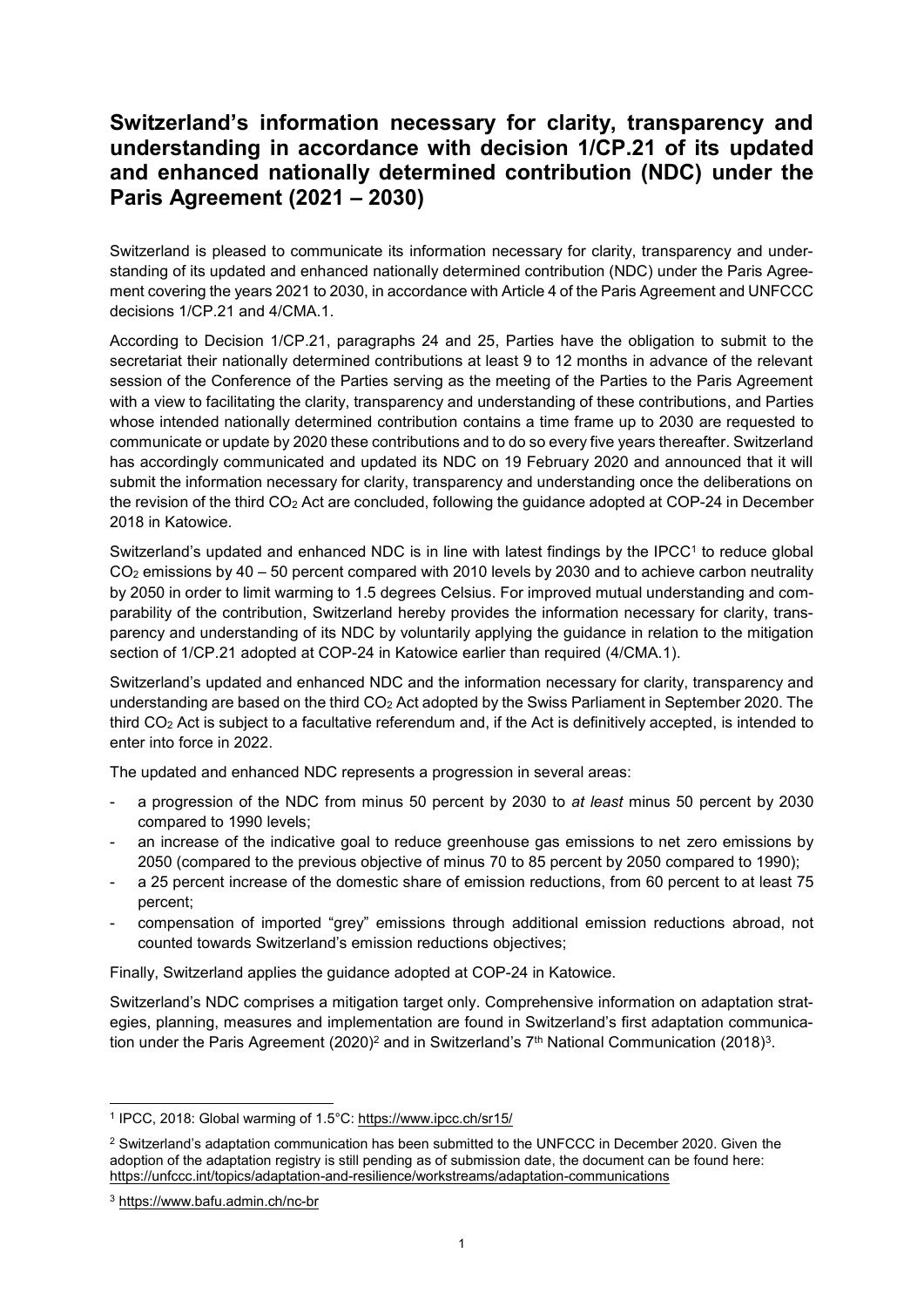## **Switzerland's NDC**

Switzerland is committed to follow recommendations of science in order to limit warming to 1.5 degrees Celsius. In view of its climate neutrality target by 2050, Switzerland's NDC is to reduce its greenhouse gas emissions by at least 50 percent by 2030 compared with 1990 levels, corresponding to an average reduction of greenhouse gas emissions by at least 35 percent over the period 2021–2030. By 2025, a reduction of greenhouse gases by at least 35 percent compared with 1990 levels is anticipated. Internationally transferred mitigation outcomes (ITMOs) from cooperation under Article 6 of the Paris Agreement will partly be used. The methodological approaches underlying the Swiss NDC are included in this communication.

**Long-term:** Switzerland aims to reduce its greenhouse gas emissions to net zero by 2050. This target lays the foundations for Switzerland's 2050 climate strategy, which is to be transmitted to the UNFCCC Secretariat within a few weeks of this submission.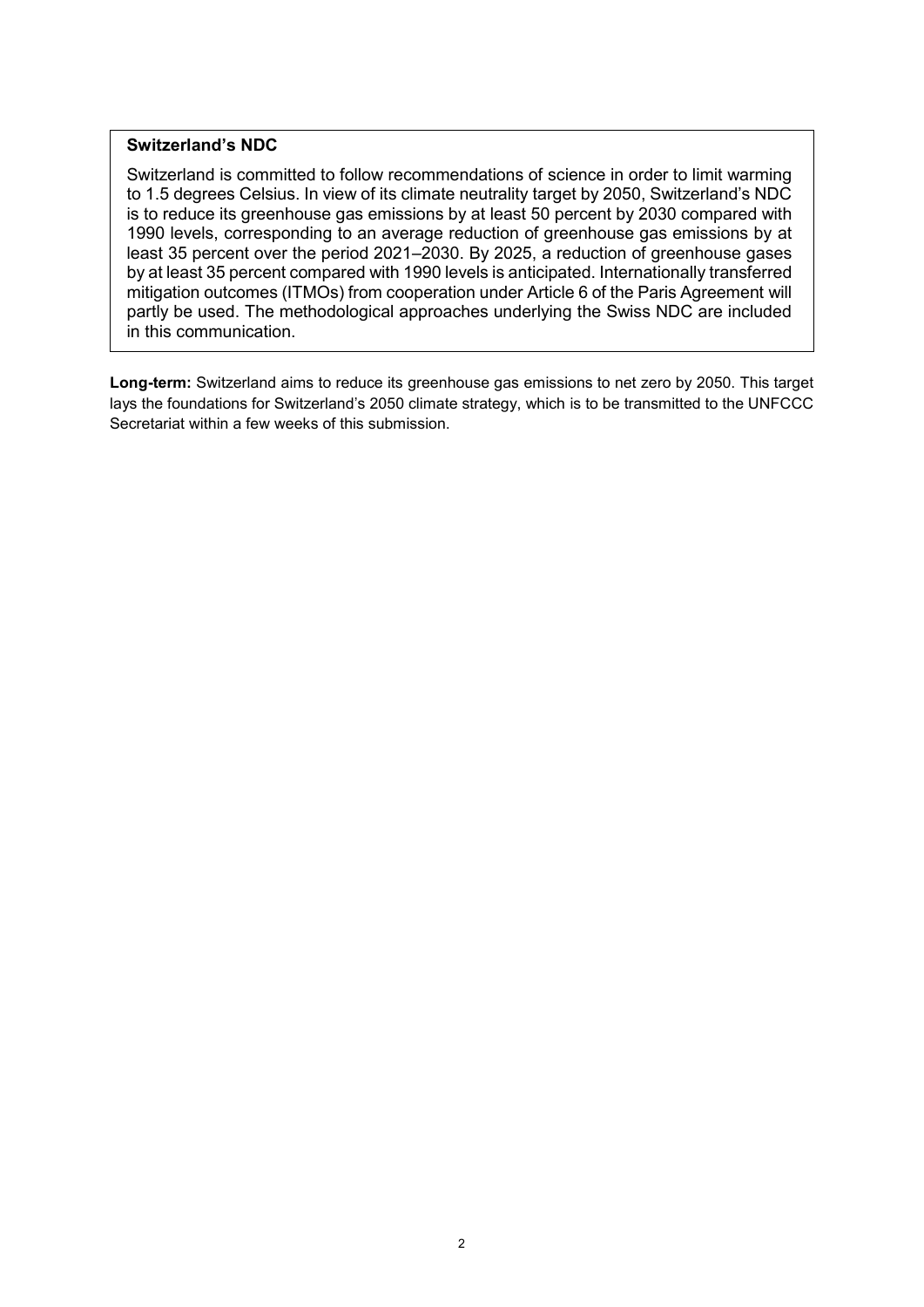**A) Information necessary for clarity, transparency and understanding of nationally determined contributions** (4/CMA.1, Annex I)

|    | 1. Quantifiable information on the reference point (including, as appropriate, a base year):                                                                                                                                                                                                       |                                                                                                                                                                                                                                                                                                                                                                                             |
|----|----------------------------------------------------------------------------------------------------------------------------------------------------------------------------------------------------------------------------------------------------------------------------------------------------|---------------------------------------------------------------------------------------------------------------------------------------------------------------------------------------------------------------------------------------------------------------------------------------------------------------------------------------------------------------------------------------------|
|    | a) Reference year(s), base year(s), reference period(s)<br>or other starting point(s);                                                                                                                                                                                                             | Base year: 1990<br>For forest land: reference level<br>For non-forest land (cropland, grassland, wetlands, settlements, other land): reference period                                                                                                                                                                                                                                       |
|    | b) Quantifiable information on the reference indicators,<br>their values in the reference year(s), base year(s),<br>reference period(s) or other starting point(s), and,<br>as applicable, in the target year;                                                                                     | Emissions in base year (1990) comprise emissions from all sectors, except LULUCF. Indirect<br>$CO2$ is also included. Provisional value for base year emissions, subject to change due to<br>recalculations of the greenhouse gas inventory, is 54158.92 kt CO <sub>2</sub> eq. The value for the final<br>accounting will be defined in the inventory submission covering data up to 2030. |
|    |                                                                                                                                                                                                                                                                                                    | Emissions/removals from LULUCF will be reported and accounted for on a land-based ap-<br>proach. Forest land and non-forest land are not included in base year emissions, since only<br>the net change in emissions compared with the reference level/period is accounted for in the<br>land use sector (see 5f below).                                                                     |
|    | c) For strategies, plans and actions referred to in arti-<br>cle 4, paragraph 6, of the Paris Agreement, or po-<br>lices and measures as components of nationally de-<br>termined contributions where paragraph 1(b) above<br>is not applicable, Parties to provide other relevant<br>information; | Not applicable.                                                                                                                                                                                                                                                                                                                                                                             |
| d) | Target relative to the reference indicator, expressed<br>numerically, for example in percentage or amount of<br>reduction;                                                                                                                                                                         | Emission reduction of at least minus 50 percent by 2030 compared with 1990 levels corre-<br>sponding to an average reduction of greenhouse gas emissions of at least 35 percent over the<br>period 2021-2030.                                                                                                                                                                               |
|    | e) Information on sources of data used in quantifying<br>the reference point(s);                                                                                                                                                                                                                   | Data source for the quantified information on the base year and reference period as well as for<br>the construction of the reference level is the respective greenhouse gas inventory.                                                                                                                                                                                                      |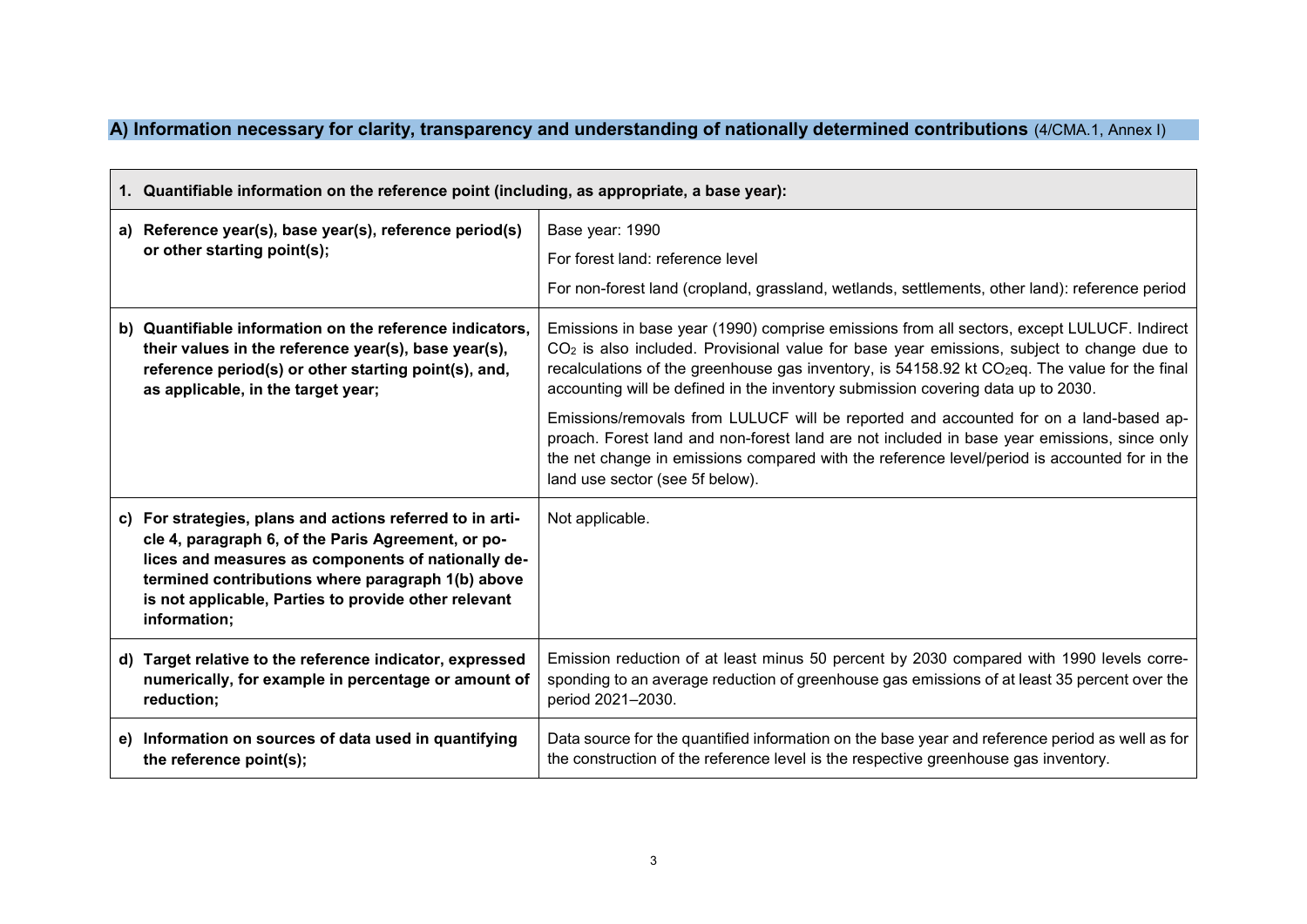| f) | Information on the circumstances under which the<br>Party may update the values of the reference indica-<br>tors.                                                                                                                                     | Values of the reference indicators (base year, reference period, and reference level) are sub-<br>ject to recalculations and technical corrections, in accordance with UNFCCC decision<br>18/CMA.1. In addition, Switzerland's National Inventory System Supervisory Board (NISSB)<br>adopted principles for technical corrections of reference levels including that recalculations<br>need to be based on sound scientific evidence, reflect the best available data and shall be<br>transparently documented. Information on updates will be provided in the Biennial Transpar-<br>ency Reports.                                                                                                                                            |
|----|-------------------------------------------------------------------------------------------------------------------------------------------------------------------------------------------------------------------------------------------------------|------------------------------------------------------------------------------------------------------------------------------------------------------------------------------------------------------------------------------------------------------------------------------------------------------------------------------------------------------------------------------------------------------------------------------------------------------------------------------------------------------------------------------------------------------------------------------------------------------------------------------------------------------------------------------------------------------------------------------------------------|
|    | 2. Time frames and/or periods for implementation:                                                                                                                                                                                                     |                                                                                                                                                                                                                                                                                                                                                                                                                                                                                                                                                                                                                                                                                                                                                |
| a) | Time frame and/or period for implementation, in-<br>cluding start and end date, consistent with any fur-<br>ther relevant decision adopted by the Conference of<br>the Parties serving as the meeting of the Parties to<br>the Paris Agreement (CMA); | $1.1.2021 - 31.12.2030$<br>This quantified commitment by 2030 is translated into an average commitment over the period<br>from beginning 2021 to end 2030. Information on the anticipated level of emissions for 2025 is<br>given for international comparability.                                                                                                                                                                                                                                                                                                                                                                                                                                                                             |
|    | b) Whether it is a single-year or multi-year target, as<br>applicable.                                                                                                                                                                                | Switzerland expresses its NDC both as single-year and multi-year target. The reduction target<br>of at least minus 50 percent by 2030 compared with 1990 levels corresponds to an average<br>reduction of at least minus 35 percent over the period 2021-2030.                                                                                                                                                                                                                                                                                                                                                                                                                                                                                 |
|    | 3. Scope and coverage:                                                                                                                                                                                                                                |                                                                                                                                                                                                                                                                                                                                                                                                                                                                                                                                                                                                                                                                                                                                                |
|    | a) General description of the target;                                                                                                                                                                                                                 | Absolute economy-wide emission reduction target compared with a base year.                                                                                                                                                                                                                                                                                                                                                                                                                                                                                                                                                                                                                                                                     |
|    | b) Sectors, gases, categories and pools covered by the<br>nationally determined contribution, including, as ap-<br>plicable, consistent with Intergovernmental Panel<br>on Climate Change (IPCC) guidelines;                                          | Gases covered: CO <sub>2</sub> (including indirect CO <sub>2</sub> ), CH <sub>4</sub> , N <sub>2</sub> O, HFCs, PFCs, SF <sub>6</sub> , NF <sub>3</sub><br>Base year for gases covered: all 1990 (not relevant where a reference level/period approach<br>is applied)<br>Sectors covered: energy; industrial processes and product use; agriculture; land-use, land-use<br>change and forestry; waste and other <sup>4</sup> (consistent with 2006 IPCC guidelines). All categories<br>and pools in Switzerland's inventory are covered.<br>While Switzerland supports the inclusion of international aviation and navigation on the basis<br>of existing and future internationally agreed rules applicable to all Parties, Switzerland's NDC |

<sup>&</sup>lt;sup>4</sup> For the definition, see Switzerland's NIR 2019, chapter 8 (http://www.climatereporting.ch).

 $\overline{a}$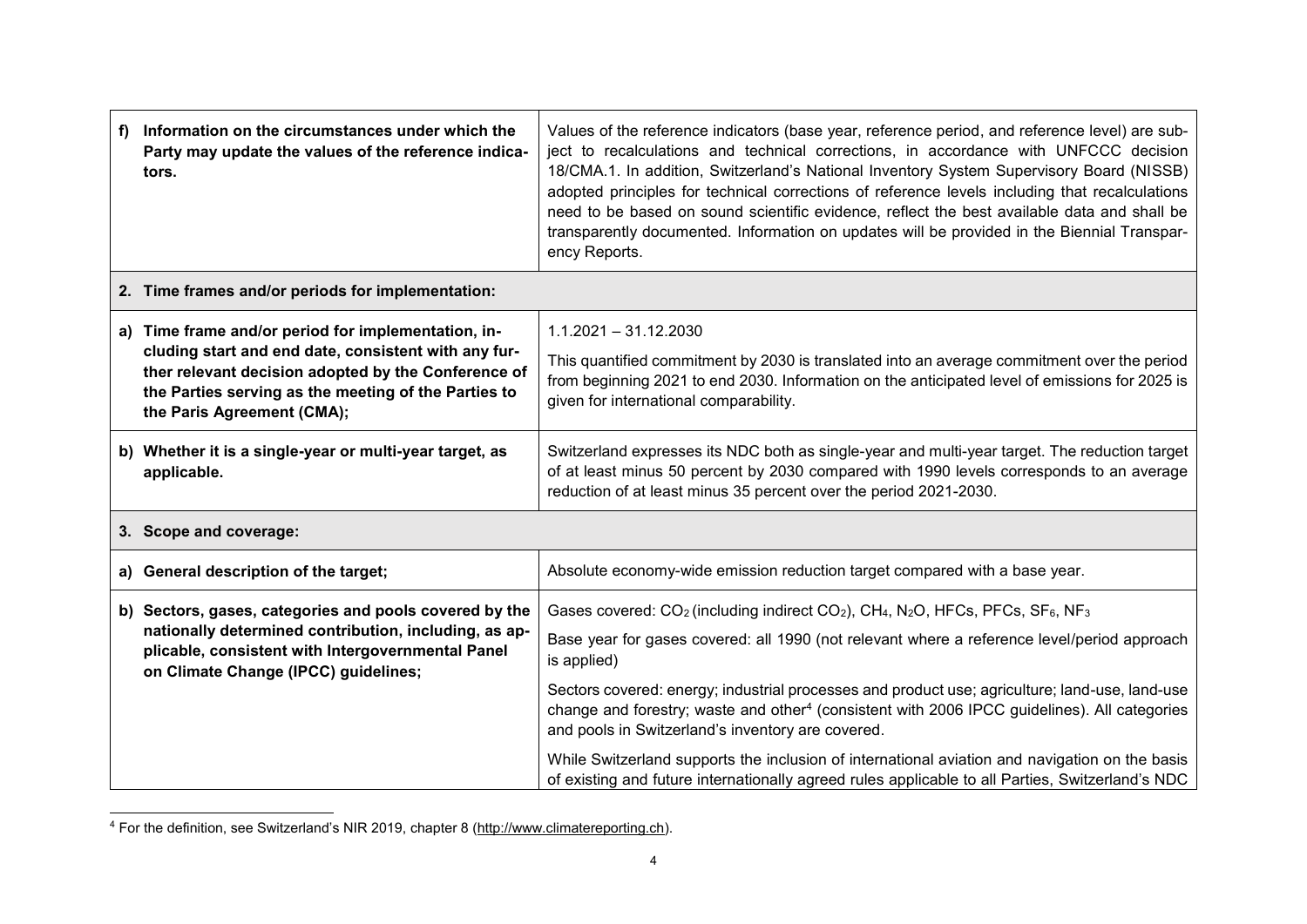|                                                                                                                                                                                                                                                                                                                                                                                         | currently does not include emissions from international aviation and navigation. In particular,<br>Switzerland's domestic emission reduction targets mentioned in the third CO2 Act do not in-<br>clude emissions from international aviation, a part of which are already covered by the Swiss<br>emission trading scheme (ETS) as well as by the Carbon Offsetting and Reduction Scheme<br>CORSIA of the International Civil Aviation Organisation ICAO. However, Switzerland's domes-<br>tic emissions reduction targets do include emissions from national aviation and navigation.                                                                                                                       |
|-----------------------------------------------------------------------------------------------------------------------------------------------------------------------------------------------------------------------------------------------------------------------------------------------------------------------------------------------------------------------------------------|---------------------------------------------------------------------------------------------------------------------------------------------------------------------------------------------------------------------------------------------------------------------------------------------------------------------------------------------------------------------------------------------------------------------------------------------------------------------------------------------------------------------------------------------------------------------------------------------------------------------------------------------------------------------------------------------------------------|
| c) How the Party has taken into consideration para-<br>graph 31(c) and (d) of decision 1/CP.21;                                                                                                                                                                                                                                                                                         | Switzerland has included all categories of anthropogenic emissions or removals in its NDC.                                                                                                                                                                                                                                                                                                                                                                                                                                                                                                                                                                                                                    |
| d) Mitigation co-benefits resulting from Parties' adap-<br>tation actions and/or economic diversification<br>plans, including description of specific projects,<br>measures and initiatives of Parties' adaptation ac-<br>tions and/or economic diversification plans.                                                                                                                  | Not applicable.                                                                                                                                                                                                                                                                                                                                                                                                                                                                                                                                                                                                                                                                                               |
| 4. Planning processes:                                                                                                                                                                                                                                                                                                                                                                  |                                                                                                                                                                                                                                                                                                                                                                                                                                                                                                                                                                                                                                                                                                               |
| a) Information on the planning processes that the<br>Party undertook to prepare its nationally determined<br>contribution and, if available, on the Party's imple-<br>mentation plans, including, as appropriate:<br>Domestic institutional arrangements, public partici-<br>(i)<br>pation and engagement with local communities and<br>indigenous peoples, in a gender-responsive man- | The emission reduction target of at least minus 50 percent by 2030 has been approved by the<br>Swiss Parliament in 2016. Comprehensive consultation proceedings for both the second CO <sub>2</sub><br>Act and the ratification of the Paris Agreement including the 2030 target had preceded the<br>parliamentary debate, allowing stakeholders in Switzerland to comment on the target and the<br>implementation plan. The ratification of the Paris Agreement passed the parliamentary process<br>in 2017, after the deadline for a facultative referendum expired. The second CO2 Act underwent<br>revision and parliamentary debate and the third CO <sub>2</sub> Act was adopted by both chambers on 25 |
| ner;                                                                                                                                                                                                                                                                                                                                                                                    | September 2020. The third CO <sub>2</sub> Act is subject to a facultative referendum and, if the Act is<br>definitely accepted, is intended to enter into force in 2022.                                                                                                                                                                                                                                                                                                                                                                                                                                                                                                                                      |
|                                                                                                                                                                                                                                                                                                                                                                                         | Following the Fukushima nuclear accident in 2011, the Swiss Government and Parliament<br>decided to gradually phase out nuclear energy, i.e. new plants were banned while existing<br>plants were allowed to continue operating as long as deemed safe. To replace the share of<br>nuclear energy, the Energy Strategy 2050, along with implementing legislation, was adopted<br>and eventually endorsed by a majority of Swiss voters in 2017. The Strategy foresees to in-<br>crease annual generation from new renewable sources other than hydropower to 11,400 GWh                                                                                                                                       |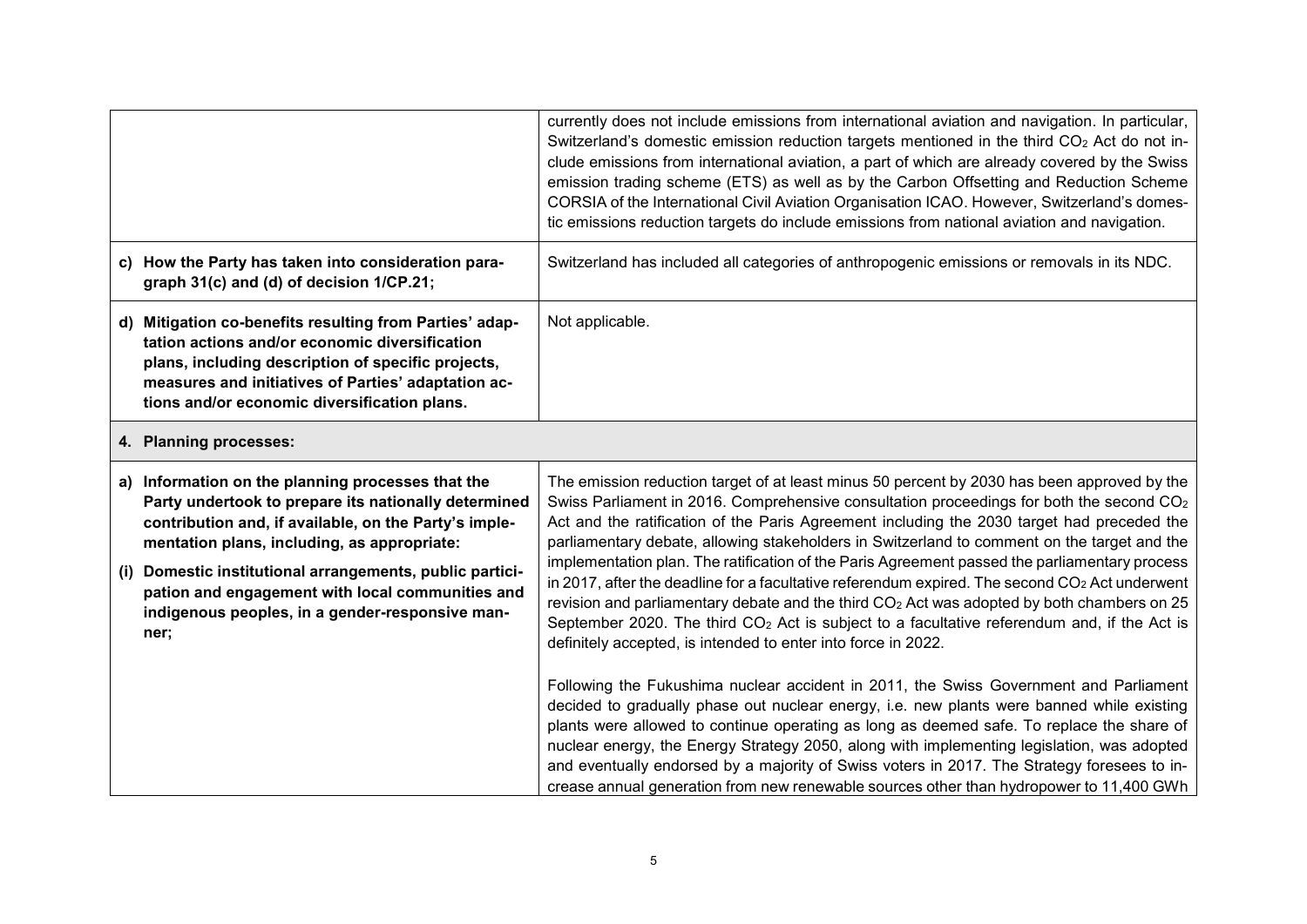|                                                                                                                             | (from 4,186 GWh in 2019) and average hydropower production to 37,400 GWh by 2035 (from<br>36,137 GWh in 2019). Efficiency policies aim at stabilizing electricity demand.<br>Long term: Switzerland plans its climate policy in 10-year-steps, continuously strengthening<br>its reduction targets. In August 2019, and in response to the findings of the IPCC special report<br>on 1.5 degrees Celsius, the Swiss Government communicated that Switzerland aims to reduce<br>its greenhouse gas emissions to net zero by 2050. In doing so, Switzerland contributes to the<br>internationally agreed target of limiting global warming to a maximum of 1.5 degrees Celsius<br>when compared with the pre-industrial era. In November 2019, a popular initiative was submit-<br>ted calling for a constitutional article to stipulate the net zero target and a ban of fossil fuels as<br>of 2050. |
|-----------------------------------------------------------------------------------------------------------------------------|-----------------------------------------------------------------------------------------------------------------------------------------------------------------------------------------------------------------------------------------------------------------------------------------------------------------------------------------------------------------------------------------------------------------------------------------------------------------------------------------------------------------------------------------------------------------------------------------------------------------------------------------------------------------------------------------------------------------------------------------------------------------------------------------------------------------------------------------------------------------------------------------------------|
|                                                                                                                             | For further information on domestic institutional arrangements, see Switzerland's 7 <sup>th</sup> National<br>Communication (NC) <sup>5</sup> .                                                                                                                                                                                                                                                                                                                                                                                                                                                                                                                                                                                                                                                                                                                                                     |
| (ii) Contextual matters, including, inter alia, as appro-<br>priate:                                                        | Information on national circumstances can be found in Switzerland's 7 <sup>th</sup> National Communica-<br>tion (NC) and in the annex of this communication.                                                                                                                                                                                                                                                                                                                                                                                                                                                                                                                                                                                                                                                                                                                                        |
| (a) National circumstances, such as geography, cli-<br>mate, economy, sustainable development and pov-<br>erty eradication; |                                                                                                                                                                                                                                                                                                                                                                                                                                                                                                                                                                                                                                                                                                                                                                                                                                                                                                     |
| (b) Best practices and experience related to the prepa-<br>ration of the nationally determined contribution;                | See 4a)                                                                                                                                                                                                                                                                                                                                                                                                                                                                                                                                                                                                                                                                                                                                                                                                                                                                                             |
| (c) Other contextual aspirations and priorities acknowl-<br>edged when joining the Paris Agreement;                         | Switzerland recognizes the need for an effective and progressive response to the urgent threat<br>of climate change, in line with the best available scientific knowledge. Switzerland fully sub-<br>scribes to the view that Parties should, when taking action to address climate change, respect,<br>promote, and consider their respective human rights obligations, including due consideration<br>for gender equality and gender sensitive policies, intergenerational equity, and the needs of<br>particularly vulnerable groups. Switzerland is further committed to upholding environmental<br>integrity, including the integrity of ecosystems and the protection of biodiversity.                                                                                                                                                                                                        |

 $\overline{a}$ 

<sup>5</sup> <https://www.bafu.admin.ch/nc-br>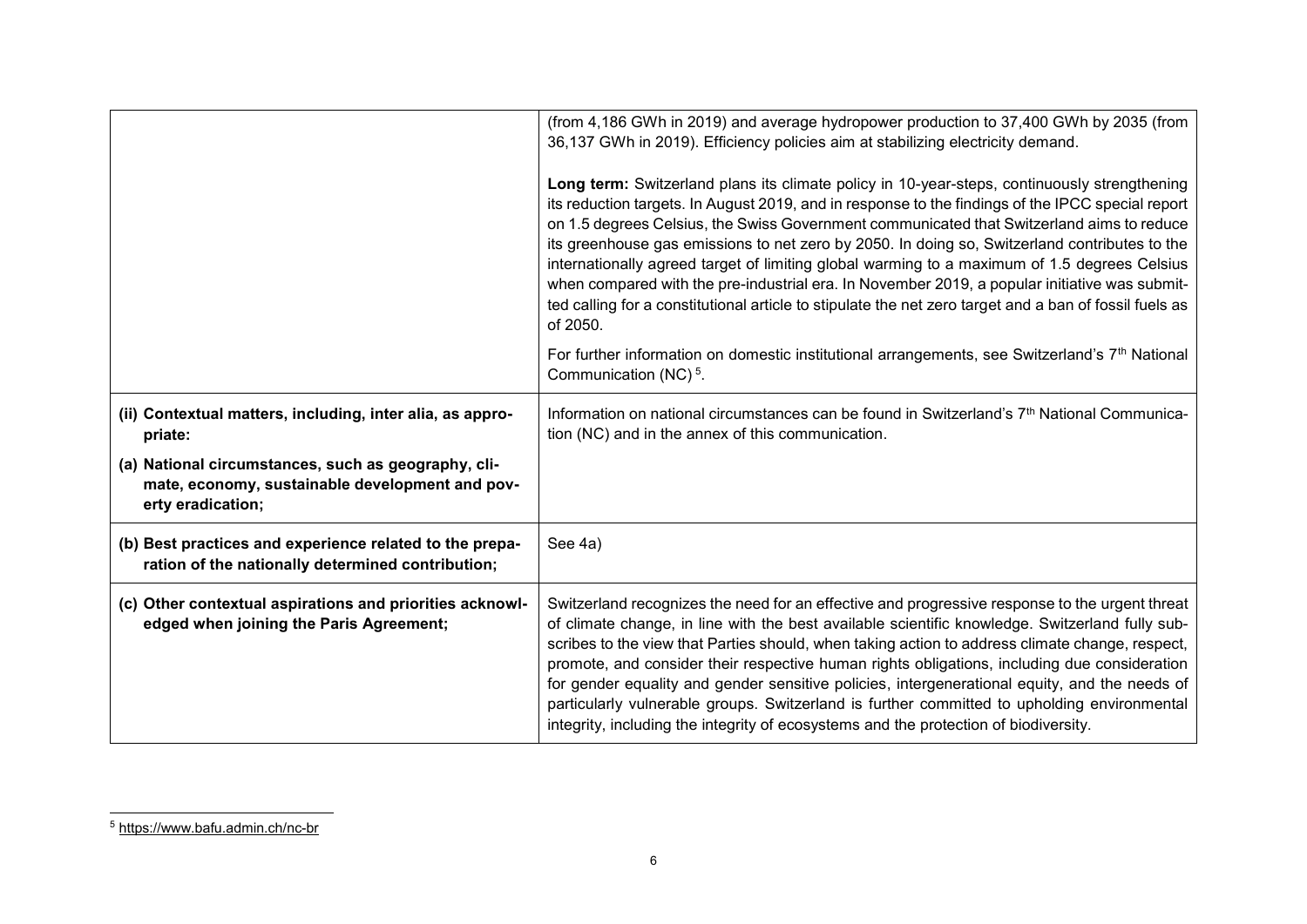|                                                                                                                                                                                                                                                                                                                                                                                                                   | In addition, Switzerland is aware of the importance of the removal of fossil fuel subsidies, due<br>to their major impact on greenhouse gas emissions. At the national level, Switzerland is ac-<br>tively reviewing its remaining fossil fuel subsidies. At the international level, Switzerland, to-<br>gether with Costa Rica, Denmark, Ethiopia, Finland, New Zealand, Norway, Sweden and Uru-<br>guay, is engaged in the Friends of Fossil Fuel Subsidies Reform who promote the removal of<br>fossil fuel subsidies, in particular in G20-countries.                                                                                                                                                                                     |
|-------------------------------------------------------------------------------------------------------------------------------------------------------------------------------------------------------------------------------------------------------------------------------------------------------------------------------------------------------------------------------------------------------------------|------------------------------------------------------------------------------------------------------------------------------------------------------------------------------------------------------------------------------------------------------------------------------------------------------------------------------------------------------------------------------------------------------------------------------------------------------------------------------------------------------------------------------------------------------------------------------------------------------------------------------------------------------------------------------------------------------------------------------------------------|
| b) Specific information applicable to Parties, including<br>regional economic integration organizations and<br>their member States, that have reached an agree-<br>ment to act jointly under Article 4, paragraph 2, of<br>the Paris Agreement, including the Parties that<br>agreed to act jointly and the terms of the agreement,<br>in accordance with Article 4, paragraphs 16-18, of<br>the Paris Agreement; | Not applicable.                                                                                                                                                                                                                                                                                                                                                                                                                                                                                                                                                                                                                                                                                                                                |
| c) How the Party's preparation of its nationally deter-<br>mined contribution has been informed by the out-<br>comes of the global stocktake, in accordance with<br>Article 4, paragraph 9, of the Paris Agreement;                                                                                                                                                                                               | The first global stocktake takes place in 2023. As per UNFCCC decision 1/CP.24, paragraph<br>37, Switzerland considered the outcome of the 2018 Talanoa Dialogue, including the IPCC<br>report on 1.5 degrees Celsius that was commissioned in this regard. In this context, Switzer-<br>land came to the conclusion that its NDC by 2030 is in line with recommendations of the IPCC<br>to reduce emissions $40 - 50$ percent compared with 2010 levels by 2030, given Switzerland's<br>per capita emissions are below global average. On the other hand and in line with the IPCC<br>report on 1.5 degrees Celsius, the indicative target for 2050 communicated in 2015 has been<br>revised and raised to net zero greenhouse gas emissions. |
| d) Each Party with a nationally determined contribu-<br>tion under Article 4 of the Paris Agreement that con-<br>sists of adaptation action and/or economic diversifi-<br>cation plans resulting in mitigation co-benefits con-<br>sistent with Article 4, paragraph 7, of the Paris<br>Agreement to submit information on:                                                                                       | Not applicable.                                                                                                                                                                                                                                                                                                                                                                                                                                                                                                                                                                                                                                                                                                                                |
| (iii) How the economic and social consequences of re-<br>sponse measures have been considered in develop-<br>ing the nationally determined contribution;                                                                                                                                                                                                                                                          |                                                                                                                                                                                                                                                                                                                                                                                                                                                                                                                                                                                                                                                                                                                                                |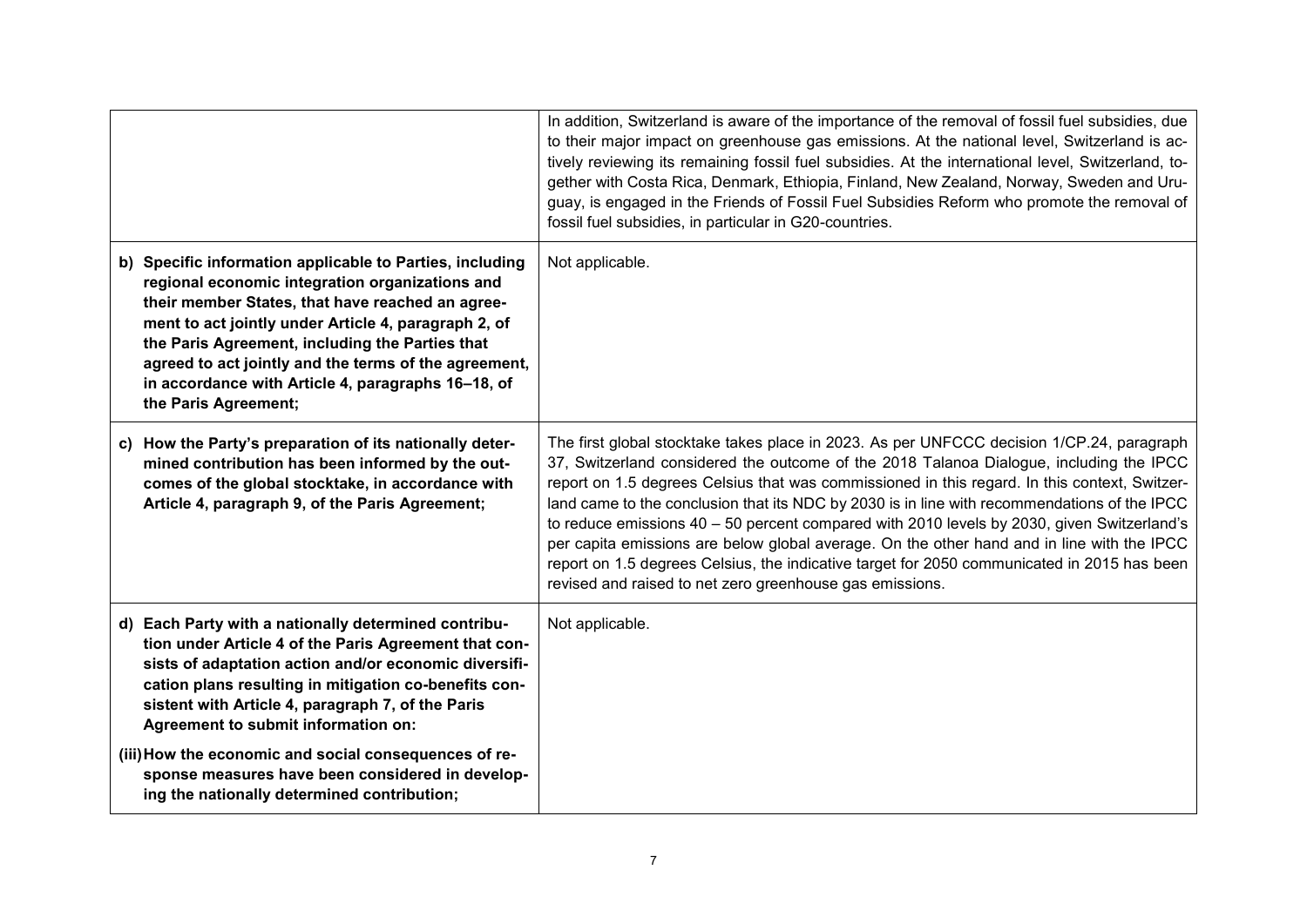| (iv) Specific projects, measures and activities to be im-<br>plemented to contribute to mitigation co-benefits,<br>including information on adaptation plans that also<br>yield mitigation co-benefits, which may cover, but<br>are not limited to, key sectors, such as energy, re-<br>sources, water resources, coastal resources, hu-<br>man settlements and urban planning, agriculture<br>and forestry; and economic diversification actions,<br>which may cover, but are not limited to, sectors<br>such as manufacturing and industry, energy and<br>mining, transport and communication, construction,<br>tourism, real estate, agriculture and fisheries. |                                                                                                                                                                                                                                                                                                                                                                                                                                                                                                                                                                                                                                                                                  |
|--------------------------------------------------------------------------------------------------------------------------------------------------------------------------------------------------------------------------------------------------------------------------------------------------------------------------------------------------------------------------------------------------------------------------------------------------------------------------------------------------------------------------------------------------------------------------------------------------------------------------------------------------------------------|----------------------------------------------------------------------------------------------------------------------------------------------------------------------------------------------------------------------------------------------------------------------------------------------------------------------------------------------------------------------------------------------------------------------------------------------------------------------------------------------------------------------------------------------------------------------------------------------------------------------------------------------------------------------------------|
| and, as appropriate, removals:                                                                                                                                                                                                                                                                                                                                                                                                                                                                                                                                                                                                                                     | 5. Assumptions and methodological approaches, including those for estimating and accounting for anthropogenic greenhouse gas emissions                                                                                                                                                                                                                                                                                                                                                                                                                                                                                                                                           |
| a) Assumptions and methodological approaches used<br>for accounting for anthropogenic greenhouse gas<br>emissions and removals corresponding to the<br>Party's nationally determined contribution, con-<br>sistent with decision 1/CP.21, paragraph 31, and ac-<br>counting guidance adopted by the CMA;                                                                                                                                                                                                                                                                                                                                                           | Switzerland's greenhouse gas inventories form the basis for the accounting. Accounting ap-<br>proaches underlying Switzerland's NDC and methodologies used are outlined below and are<br>consistent with UNFCCC decision 1/CP.21, paragraph 31, and UNFCCC decision 4/CMA.1.<br>The respective reporting is contained in this communication as well as in future Biennial Trans-<br>parency Reports (BTRs) under the Paris Agreement, consistent with UNFCCC decisions<br>4/CMA.1 and 18/CMA.1                                                                                                                                                                                   |
| b) Assumptions and methodological approaches used<br>for accounting for the implementation of policies<br>and measures or strategies in the nationally deter-<br>mined contribution;                                                                                                                                                                                                                                                                                                                                                                                                                                                                               | Not applicable.                                                                                                                                                                                                                                                                                                                                                                                                                                                                                                                                                                                                                                                                  |
| c) If applicable, information on how the Party will take<br>into account existing methods and guidance under<br>the Convention to account for anthropogenic emis-<br>sions and removals, in accordance with Article 4,<br>paragraph 14, of the Paris Agreement, as appropri-<br>ate;                                                                                                                                                                                                                                                                                                                                                                               | Switzerland will develop a forest reference level (FRL) for managed forest lands. This refer-<br>ence level will draw on Kyoto Protocol methodologies for developing what the Kyoto Protocol<br>referred to as a forest management reference level (FMRL) (see UNFCCC decision 2/CMP.6).<br>For forest land, elements like the calculation method of harvested wood products (HWP), the<br>calculation of the background level and margin for the exclusion of natural disturbances and<br>the basic principles of the FMRL are used from the 2013 Revised Supplementary Methods and<br>Good Practice Guidance Arising from the Kyoto Protocol (2013 KP Supplement) by the IPCC. |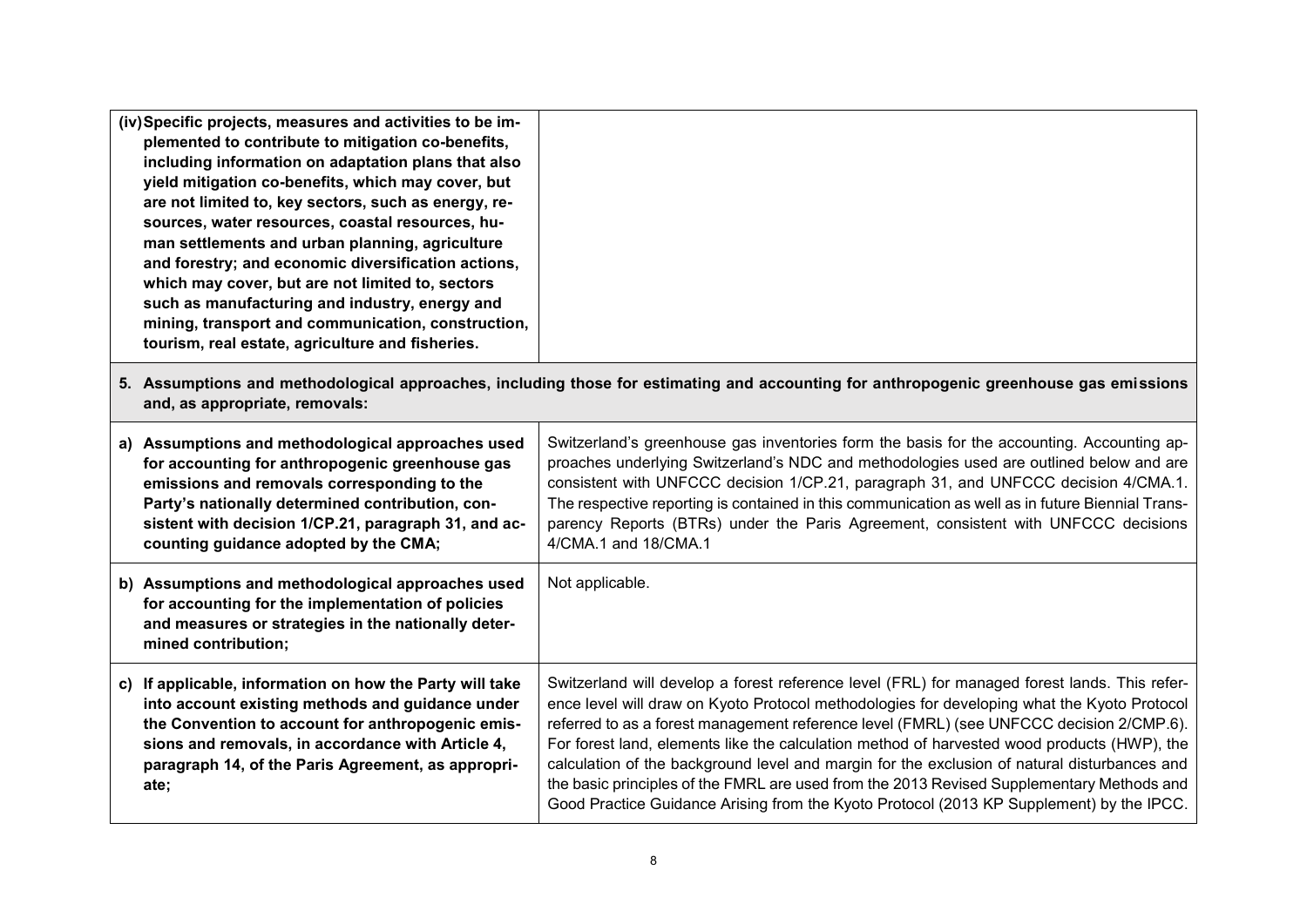| d) IPCC methodologies and metrics used for estimat-<br>ing anthropogenic greenhouse gas emissions and<br>removals;                                                                                          | Inventory methodology used: IPCC 2006 guidelines, 2019 Refinement to the 2006 IPCC guide-<br>lines, or any subsequent version or refinement of the IPCC guidelines agreed upon by the<br>CMA, as per UNFCCC decisions 4/CMA.1, paragraph 1a and 18/CMA.1, paragraph 20.                                                                                                                                                                                                                                                                                 |
|-------------------------------------------------------------------------------------------------------------------------------------------------------------------------------------------------------------|---------------------------------------------------------------------------------------------------------------------------------------------------------------------------------------------------------------------------------------------------------------------------------------------------------------------------------------------------------------------------------------------------------------------------------------------------------------------------------------------------------------------------------------------------------|
|                                                                                                                                                                                                             | 2013 Revised Supplementary Methods and Good Practice Guidance Arising from the Kyoto<br>Protocol (2013 KP Supplement) by the IPCC, as per UNFCCC decisions 2/CMP.6 and<br>2/CMP.7.                                                                                                                                                                                                                                                                                                                                                                      |
|                                                                                                                                                                                                             | Global Warming Potential Values used: 100-yr GWP values from 5 <sup>th</sup> IPCC assessment report,<br>or from a subsequent IPCC assessment report as agreed upon by the CMA, as per UNFCCC<br>decision 18/CMA.1 paragraph 37.                                                                                                                                                                                                                                                                                                                         |
| e) Sector-, category- or activity-specific assumptions,<br>methodologies and approaches consistent with<br>IPCC guidance, as appropriate, including, as appli-<br>cable:                                    |                                                                                                                                                                                                                                                                                                                                                                                                                                                                                                                                                         |
| (i) Approach to addressing emissions and subsequent<br>removals from natural disturbances on managed<br>lands;                                                                                              | For forest land, the provision of natural disturbances will be applied. In cases or events in which<br>emissions of natural disturbances are higher than the nationally established threshold value, it<br>will be possible to exclude these emissions. This threshold value is based on the background<br>level and the margin and will be calculated consistent with the 2013 KP Supplement using the<br>same data set as used for the development of the scenario (current management practices)<br>on which the forest reference level is based on. |
|                                                                                                                                                                                                             | For non-forest land, no provisions for natural disturbances will be applied.                                                                                                                                                                                                                                                                                                                                                                                                                                                                            |
| (ii) Approach used to account for emissions and re-<br>movals from harvested wood products;                                                                                                                 | Harvested wood products are accounted for using a production approach (only wood from<br>domestic harvest), consistent with the 2013 KP Supplement.                                                                                                                                                                                                                                                                                                                                                                                                     |
| (iii) Approach used to address the effects of age-class<br>structure in forests;                                                                                                                            | The effects of the age-class structure in forests are addressed through the forest reference<br>level, which is calculated following the principles of the 2013 KP Supplement.                                                                                                                                                                                                                                                                                                                                                                          |
| f) Other assumptions and methodological approaches<br>used for understanding the nationally determined<br>contribution and, if applicable, estimating corre-<br>sponding emissions and removals, including: |                                                                                                                                                                                                                                                                                                                                                                                                                                                                                                                                                         |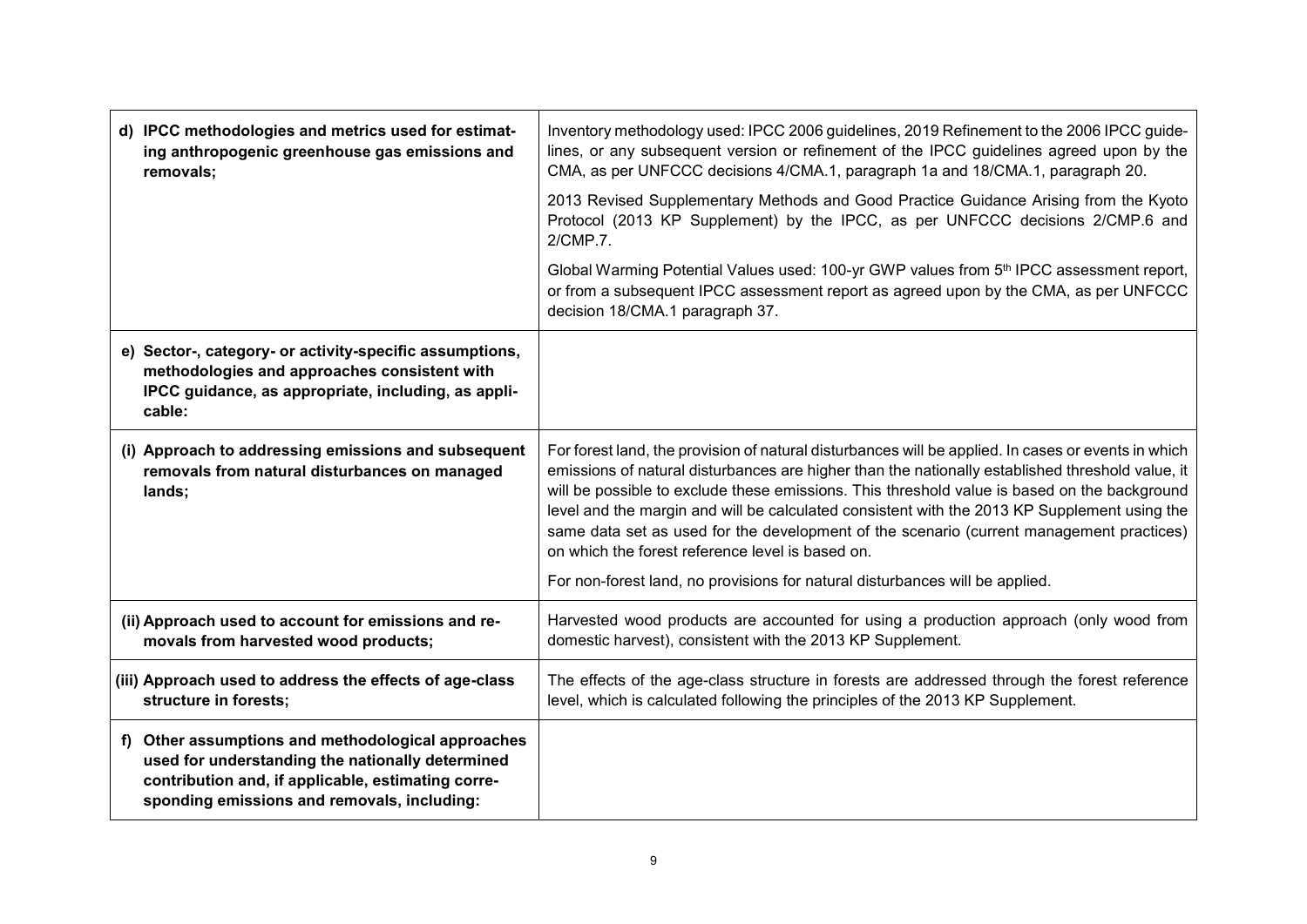|  | (i) How the reference indicators, baseline(s) and/or ref-<br>erence level(s), including, where applicable, sector-,<br>category- or activity-specific reference levels, are<br>constructed, including, for example, key parame-<br>ters, assumptions, definitions, methodologies, data<br>sources and models used; | The LULUCF sector will be accounted for based on a land-based approach.                                                                                                                                                                                                                                                                                                                                                                                                                                      |
|--|--------------------------------------------------------------------------------------------------------------------------------------------------------------------------------------------------------------------------------------------------------------------------------------------------------------------|--------------------------------------------------------------------------------------------------------------------------------------------------------------------------------------------------------------------------------------------------------------------------------------------------------------------------------------------------------------------------------------------------------------------------------------------------------------------------------------------------------------|
|  |                                                                                                                                                                                                                                                                                                                    | Forest land                                                                                                                                                                                                                                                                                                                                                                                                                                                                                                  |
|  |                                                                                                                                                                                                                                                                                                                    | Definitions: Forest land encompasses all forest land remaining in this category (managed for-<br>est land) and all conversions from (deforested land) and to (afforested land) this category. For<br>forest land, the same definition and parameters that Switzerland used under the Kyoto Protocol<br>are applied.                                                                                                                                                                                          |
|  |                                                                                                                                                                                                                                                                                                                    | Managed forest land will be accounted for by comparing emissions/removals to a forest refer-<br>ence level (FRL). Emissions and removals resulting from afforested and deforested land will<br>be accounted for as being the total emissions and total removals for each of the years (gross-<br>net).                                                                                                                                                                                                       |
|  |                                                                                                                                                                                                                                                                                                                    | The FRL will include living and dead biomass and harvested wood products (HWP). To calcu-<br>late the FRL, the following models or methods are used                                                                                                                                                                                                                                                                                                                                                          |
|  |                                                                                                                                                                                                                                                                                                                    | Living biomass: The model Massimo calculates changes in living biomass. Massimo<br>is also used to calculate the Swiss FMRL for Switzerland's commitment under the<br>Kyoto Protocol Second Commitment Period.                                                                                                                                                                                                                                                                                               |
|  |                                                                                                                                                                                                                                                                                                                    | Dead biomass (dead wood, litter, mineral soil): The model Yasso07 is applied.<br>Yasso07 is also applied for the annual reporting in the context of the Swiss greenhouse<br>gas inventory as well as for the calculation of dead wood of the FMRL.                                                                                                                                                                                                                                                           |
|  |                                                                                                                                                                                                                                                                                                                    | HWP: The first order decay function and other methodological aspects from the 2013<br>$\overline{\phantom{m}}$<br>KP Supplement are used, similar as for the FRML.                                                                                                                                                                                                                                                                                                                                           |
|  |                                                                                                                                                                                                                                                                                                                    | For a detailed description of the application, validation and verification of Massimo and<br>Yasso07 and of the methodology used for HWP see Switzerland's NIR 2020 <sup>6</sup> and the refer-<br>ences within.                                                                                                                                                                                                                                                                                             |
|  |                                                                                                                                                                                                                                                                                                                    | The underlying scenario to calculate the FRL is based on the "extrapolation of forest manage-<br>ment practices", also called "current management practices". This scenario is statistically de-<br>rived from data from the national forest inventory covering 1985-2006 (NFI1, NFI2, NFI3). By<br>using these historical NFI-data, age class structure and other typical Swiss forest characteris-<br>tics (growth conditions, mortality, harvesting practices, etc.) are reflected in the scenario. Other |

 $\overline{a}$ 

 $\mathbf{r}$ 

<sup>6</sup> https://www.bafu.admin.ch/bafu/en/home/topics/climate/state/data/climate-reporting/latest-ghg-inventory.html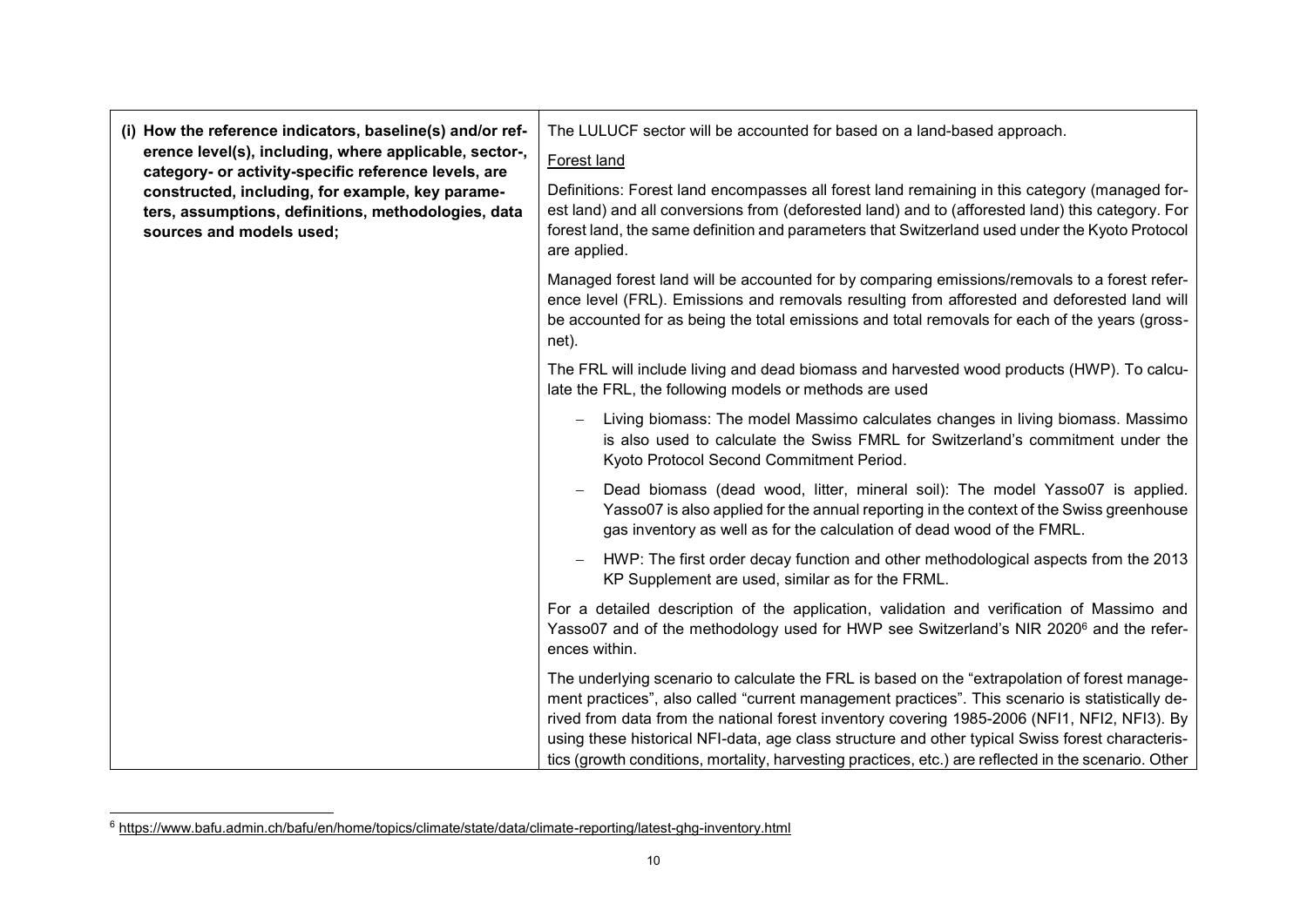| (ii) For Parties with nationally determined contributions<br>that contain non-greenhouse-gas components, in-<br>formation on assumptions and methodological ap-<br>proaches used in relation to those components, as<br>applicable; | Not applicable.                                                                                                                                                                                                                                                                                                                                                                                                                                                                                                                                                                                                                                           |
|-------------------------------------------------------------------------------------------------------------------------------------------------------------------------------------------------------------------------------------|-----------------------------------------------------------------------------------------------------------------------------------------------------------------------------------------------------------------------------------------------------------------------------------------------------------------------------------------------------------------------------------------------------------------------------------------------------------------------------------------------------------------------------------------------------------------------------------------------------------------------------------------------------------|
|                                                                                                                                                                                                                                     | Additional technical details on the forest reference level for managed forest and the reference<br>period of non-forest land including quantified information will be provided at a later stage, at<br>the latest in the first Biennial Transparency Report (BTR) under the Paris Agreement due in<br>2024.                                                                                                                                                                                                                                                                                                                                               |
|                                                                                                                                                                                                                                     | Switzerland welcomes a specific technical assessment of reference levels, when based on a<br>projection, in the context of the technical expert review process under the Paris Agreement<br>(Transparency Framework).                                                                                                                                                                                                                                                                                                                                                                                                                                     |
|                                                                                                                                                                                                                                     | Methodologies to estimate greenhouse gas fluxes for different land uses and land-use changes<br>are currently subject to major developments. The final decision regarding the length of the<br>reference period will depend on the availability of sufficient and reliable data sets required for<br>the methodologies currently under development.                                                                                                                                                                                                                                                                                                       |
|                                                                                                                                                                                                                                     | Non-forest lands will be accounted for by comparing emissions/removals to a reference period<br>that presents a long-term historic average preceding 2020 (preferably 1990-2020). In its 2019<br>inventory submission, Switzerland provided modelling for soil carbon for the first time. The<br>model is under constant improvement, and numbers will most certainly change over time. An-<br>nual variability in the model is large and trends are not yet fully understood. A single year<br>reference is not considered representative. Consequently, Switzerland chooses a long refer-<br>ence period to increase robustness of the reference value. |
|                                                                                                                                                                                                                                     | Non-forest land (cropland, grassland, wetland, settlements, other land)                                                                                                                                                                                                                                                                                                                                                                                                                                                                                                                                                                                   |
|                                                                                                                                                                                                                                     | Net accountable emissions/removals from managed forests lands are anticipated to be around<br>zero if there are no distinct changes in forest management practices, assuming there are no<br>clearly distinguishable changes within the NDC period arising from climate change and using<br>the application of natural disturbance provisions where they arise.                                                                                                                                                                                                                                                                                           |
|                                                                                                                                                                                                                                     | data sources used to establish the FRL are the same as used for the Swiss greenhouse gas<br>inventory.                                                                                                                                                                                                                                                                                                                                                                                                                                                                                                                                                    |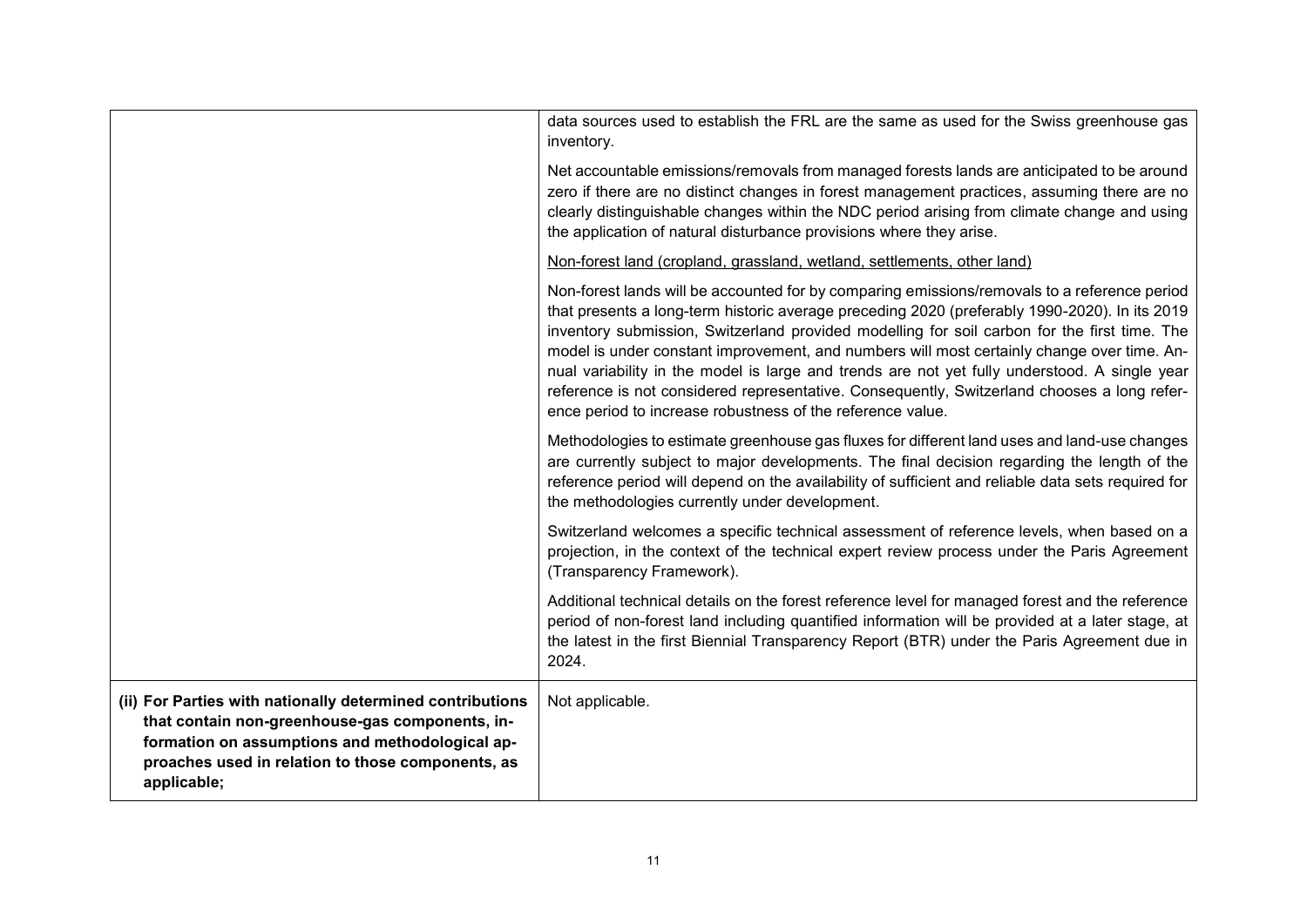| (iii) For climate forcers included in nationally deter-<br>mined contributions not covered by IPCC guide-<br>lines, information on how the climate forcers are es-<br>timated; | Not applicable.                                                                                                                                                                                                                                                                                                                                                                                                                                                                                                                                                                                                                                                                                                                                                                                                                                                                                                                                                                                                                                                                                                                                                                                                                                                                                                                                                                                                                                                                                                                                                                              |
|--------------------------------------------------------------------------------------------------------------------------------------------------------------------------------|----------------------------------------------------------------------------------------------------------------------------------------------------------------------------------------------------------------------------------------------------------------------------------------------------------------------------------------------------------------------------------------------------------------------------------------------------------------------------------------------------------------------------------------------------------------------------------------------------------------------------------------------------------------------------------------------------------------------------------------------------------------------------------------------------------------------------------------------------------------------------------------------------------------------------------------------------------------------------------------------------------------------------------------------------------------------------------------------------------------------------------------------------------------------------------------------------------------------------------------------------------------------------------------------------------------------------------------------------------------------------------------------------------------------------------------------------------------------------------------------------------------------------------------------------------------------------------------------|
| (iv) Further technical information, as necessary;                                                                                                                              | Not applicable.                                                                                                                                                                                                                                                                                                                                                                                                                                                                                                                                                                                                                                                                                                                                                                                                                                                                                                                                                                                                                                                                                                                                                                                                                                                                                                                                                                                                                                                                                                                                                                              |
| g) The intention to use voluntary cooperation under<br>Article 6 of the Paris Agreement, if applicable.                                                                        | Switzerland will realize its NDC mainly domestically and will partly use internationally trans-<br>ferred mitigation outcomes (ITMOs) from cooperation under Article 6. The third CO <sub>2</sub> Act fore-<br>sees that at least three-quarters (75 percent) of the reduction in greenhouse gas emissions<br>must be achieved through measures implemented in Switzerland, up from a previous 60 per-<br>cent objective. This represents a 25 percent increase of the domestic share of emission reduc-<br>tions. Until further international guidance is adopted under the UNFCCC, Switzerland commits,<br>in line with the San José principles for high ambition and integrity in international carbon mar-<br>kets <sup>7</sup> , to apply robust rules that avoid any form of double counting, ensure environmental in-<br>tegrity and promote sustainable development, including the protection of human rights, and<br>not to use pre-2020 units towards the achievement of its NDC. Therefore, Switzerland will<br>apply the guidance on cooperative approaches referred to in Article 6, paragraph 2, of the Paris<br>Agreement as presented by the CMA-2 presidency on 15 December 2019 at 00:50 <sup>8</sup> , until mul-<br>tilateral rules are agreed. Thereby, Switzerland will apply corresponding adjustment of the<br>emission level covered by the NDC as reported in the inventory applying accounting by addi-<br>tion/subtraction of ITMOs first transferred and used towards the NDC. Corresponding adjust-<br>ment will be made on all transfers over the NDC period. |
|                                                                                                                                                                                | As of the date of submission, Switzerland signed in October 2020 an agreement with Peru,<br>followed by an agreement in November 2020 with Ghana, that create the necessary frame-<br>works for cooperative approaches under Article 6.2 of the Paris Agreement. The agreements<br>govern the transfers of mitigation outcomes and their use and define the method for corre-<br>sponding adjustment. Towards a multi-year target (2021-2030), the total sum of the mitigation<br>outcomes first-transferred or used towards NDC achievement over that period will be reflected;<br>towards a single year target (2030) the average thereof. The ITMOs may be used for other<br>mitigation purposes, such as e.g. voluntary climate neutrality targets by private or sub-state                                                                                                                                                                                                                                                                                                                                                                                                                                                                                                                                                                                                                                                                                                                                                                                                               |

<sup>7</sup> <https://cambioclimatico.go.cr/press-release-leading-countries-set-benchmark-for-carbon-markets-with-san-jose-principles/>

l

<sup>8</sup> https://unfccc.int/resource/cop25/CMA2\_11a\_DT\_Art.6.2.pdf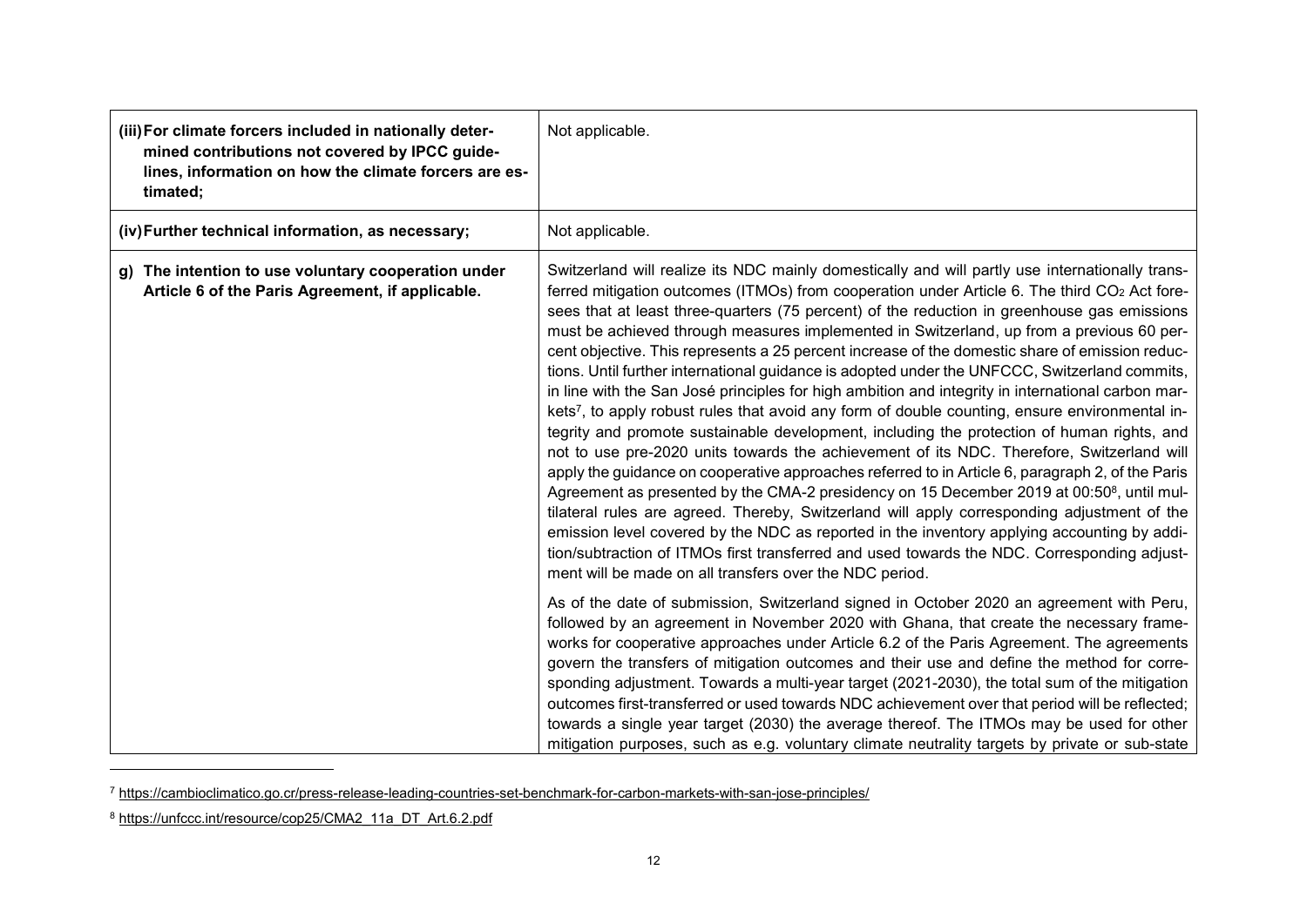|                                                                                                                                                  | actors, which would not be counted towards Switzerland's emissions reductions objectives.<br>Furthermore, the agreements ensure environmental integrity, prevents double counting, and<br>foresees concrete requirements regarding the promotion of sustainable development, includ-<br>ing the protection of human rights.                                                                                                                               |
|--------------------------------------------------------------------------------------------------------------------------------------------------|-----------------------------------------------------------------------------------------------------------------------------------------------------------------------------------------------------------------------------------------------------------------------------------------------------------------------------------------------------------------------------------------------------------------------------------------------------------|
|                                                                                                                                                  | 6. How the Party considers that its nationally determined contribution is fair and ambitious in the light of its national circumstances:                                                                                                                                                                                                                                                                                                                  |
| a) How the Party considers that its nationally deter-<br>mined contribution is fair and ambitious in the light<br>of its national circumstances; | It is important to Switzerland that the global community shares the required efforts to combat<br>global climate change in a fair and equitable manner. The same rules must apply to all Parties,<br>while the effort to reduce greenhouse gas emissions must be differentiated according to a<br>Party's responsibility and capacity.                                                                                                                    |
| b) Fairness considerations, including reflecting on eq-<br>uity;                                                                                 | Switzerland's commitment to reduce greenhouse gas emissions by at least 50 percent by 2030<br>relative to 1990 levels puts Switzerland on an emission development pathway in line with the<br>recommendations by science to keep average global temperature increase to 1.5 degrees<br>Celsius.                                                                                                                                                           |
|                                                                                                                                                  | Switzerland's emission reductions by 2030 will mainly be achieved domestically, thereby fur-<br>ther strengthening Switzerland's transition to a low carbon economy. Given the low green-<br>house gas intensity of Switzerland today, this NDC represents a high level of ambition for 2030.                                                                                                                                                             |
|                                                                                                                                                  | Switzerland pursues its emission reduction efforts, giving due consideration for fairness and<br>equity. Fairness considerations include various aspects. No single aspect on its own can ac-<br>curately reflect fairness. The evolving nature of a country's circumstances should also be re-<br>flected in fairness considerations.                                                                                                                    |
|                                                                                                                                                  | Switzerland's understanding of a fair share includes in particular consideration of the aspects<br>below.                                                                                                                                                                                                                                                                                                                                                 |
|                                                                                                                                                  | Responsibility is reflected in a country's past, current and future greenhouse gas emis-<br>sions. Total emissions as well as per capita emissions are to be considered.                                                                                                                                                                                                                                                                                  |
|                                                                                                                                                  | Today, Switzerland emits around 0.1 percent of world's emissions and per capita emis-<br>sions are below world's average. Through climate policies implemented domestically,<br>Switzerland's total share in global emissions as well as per capita emissions continue<br>to decrease despite a substantial growth in industrial production (1990 – today: +75.1<br>percent) and population (1990 - today: +27.1 percent). Switzerland has a low level of |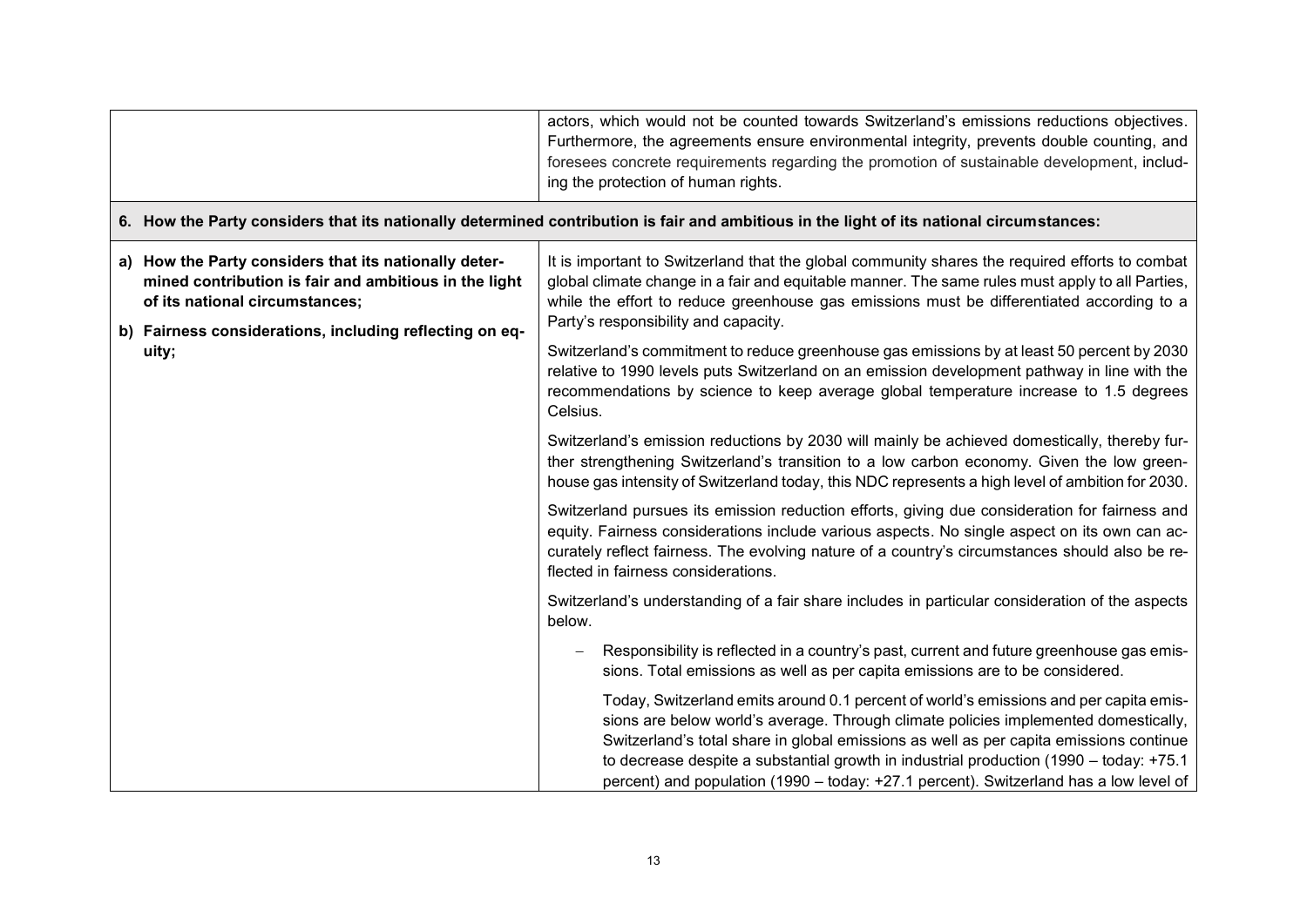<sup>9</sup> WRI's climate watch data [\(https://www.climatewatchdata.org/ghg-emissions\)](https://www.climatewatchdata.org/ghg-emissions).

l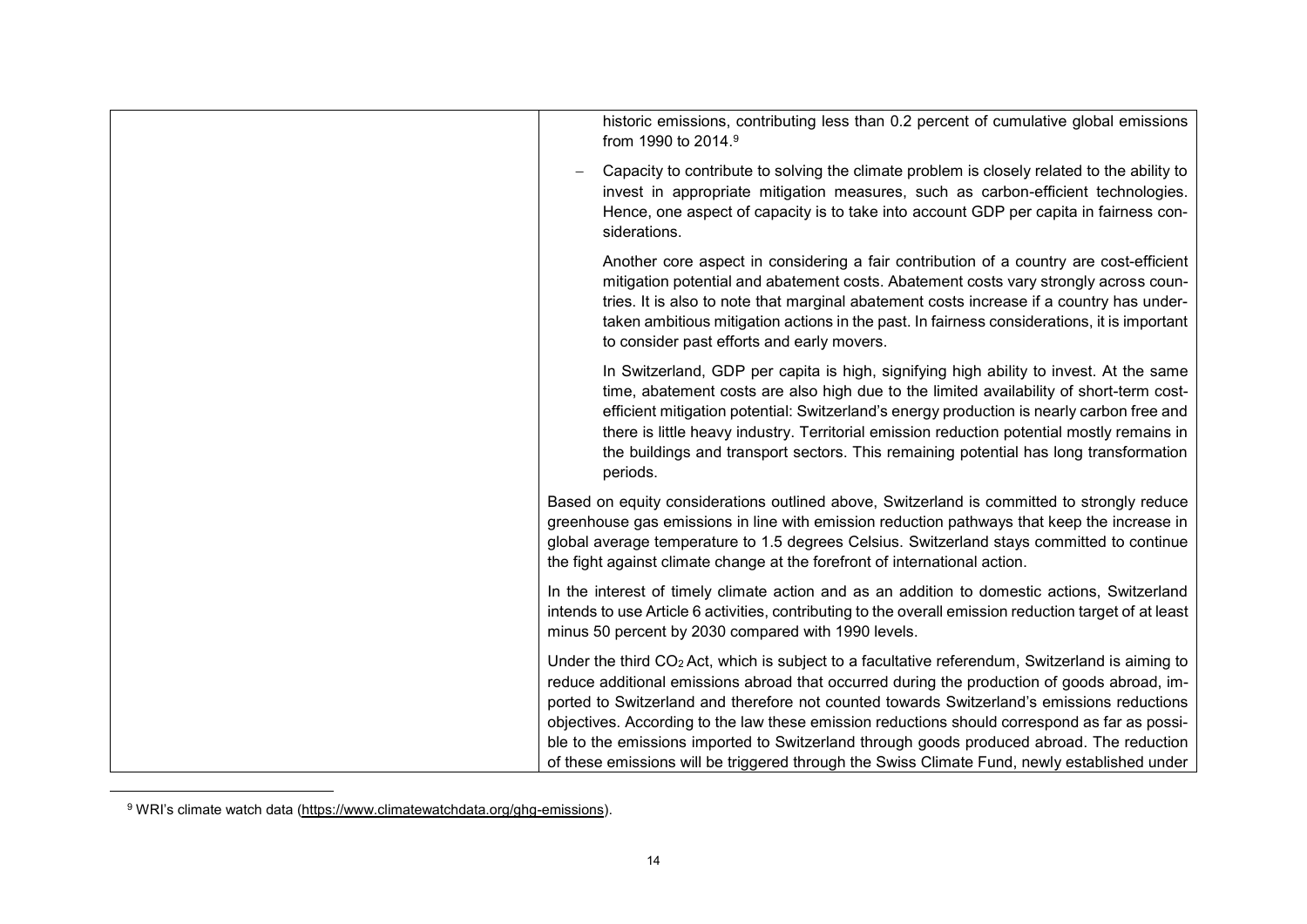|                                                                                   | the third $CO2$ Act, to be sourced in part by a share of the revenues generated by the $CO2$ levy                                                                                                                                                                                                                                                                                                                                                                                                                                                                                                                                                                                                                                                                                                                                                                                                                                                                                                                                                                                                                                                                                                                                                                                                                                                                                                                                                                                                                                                                                                                                                  |
|-----------------------------------------------------------------------------------|----------------------------------------------------------------------------------------------------------------------------------------------------------------------------------------------------------------------------------------------------------------------------------------------------------------------------------------------------------------------------------------------------------------------------------------------------------------------------------------------------------------------------------------------------------------------------------------------------------------------------------------------------------------------------------------------------------------------------------------------------------------------------------------------------------------------------------------------------------------------------------------------------------------------------------------------------------------------------------------------------------------------------------------------------------------------------------------------------------------------------------------------------------------------------------------------------------------------------------------------------------------------------------------------------------------------------------------------------------------------------------------------------------------------------------------------------------------------------------------------------------------------------------------------------------------------------------------------------------------------------------------------------|
|                                                                                   | and a newly established levy on private and business aviation.                                                                                                                                                                                                                                                                                                                                                                                                                                                                                                                                                                                                                                                                                                                                                                                                                                                                                                                                                                                                                                                                                                                                                                                                                                                                                                                                                                                                                                                                                                                                                                                     |
| c) How the Party has addressed Article 4, paragraph 3,<br>of the Paris Agreement; | Article 4, paragraph 3 of the Paris Agreement provides that each Party's NDC will present a<br>progression beyond the Party's then current NDC and reflect its highest possible ambition.<br>Switzerland's NDC reflects a progression of effort compared with its communication submitted<br>in October 2017. Given the clean energy mix in Switzerland, mitigation opportunities remaining<br>are at high costs. The third $CO2$ Act adopted by Parliament stipulates an overall emission re-<br>duction target of at least minus 50 percent by 2030 compared with 1990 levels, of which at<br>least three-quarters or 75 percent of the reduction in greenhouse gas emissions must be<br>achieved through measures implemented in Switzerland. This represents a progression from<br>the previous, second CO <sub>2</sub> Act, which foresaw that at least 60 percent of the reduction in green-<br>house gas emissions were to be achieved by measures taken in Switzerland. Considerable<br>efforts are needed to reach the target. In this regard, Switzerland has continuously increased<br>the rate of the $CO2$ levy on heating and processes fuels, reaching a rate of 96 Swiss francs per<br>tonne of $CO2$ (about 99 US dollars per tonne of $CO2$ ) since 2018. The third $CO2$ Act allows this<br>rate – while already being one of the highest worldwide – to further increase up to a maximum<br>of 210 Swiss francs per tonne of $CO2$ in the coming years. Indeed, a ratcheting-up mechanism<br>automatically increases the rate of the CO <sub>2</sub> levy on heating and process fuels if intermediate<br>targets are not met. |
|                                                                                   | In addition to domestic efforts, and given Switzerland is a high-income country, Article 6 activ-<br>ities will be used to complement domestic actions contributing to the overall emission reduction<br>target of at least minus 50 percent by 2030 compared with 1990 levels.                                                                                                                                                                                                                                                                                                                                                                                                                                                                                                                                                                                                                                                                                                                                                                                                                                                                                                                                                                                                                                                                                                                                                                                                                                                                                                                                                                    |
|                                                                                   | Furthermore, the enhanced NDC also reflects the decision by the Swiss Government to aim<br>for a climate neutral Switzerland by 2050. In doing so, Switzerland strengthens its efforts in<br>reducing greenhouse gas emissions in order to contribute to the internationally agreed objec-<br>tive of limiting global warming to 1.5 degrees Celsius when compared with the pre-industrial<br>era.                                                                                                                                                                                                                                                                                                                                                                                                                                                                                                                                                                                                                                                                                                                                                                                                                                                                                                                                                                                                                                                                                                                                                                                                                                                 |
|                                                                                   | In addition, under the third $CO2$ Act, which is subject to a facultative referendum, Switzerland<br>is aiming to reduce additional emissions abroad that are not counted towards Switzerland's<br>emissions reductions objectives, but which contribute to limiting the global temperature in-<br>crease in accordance with the objectives of the Paris Agreement. According to the law they<br>should correspond as far as possible to Switzerland's imported "grey" emissions.                                                                                                                                                                                                                                                                                                                                                                                                                                                                                                                                                                                                                                                                                                                                                                                                                                                                                                                                                                                                                                                                                                                                                                  |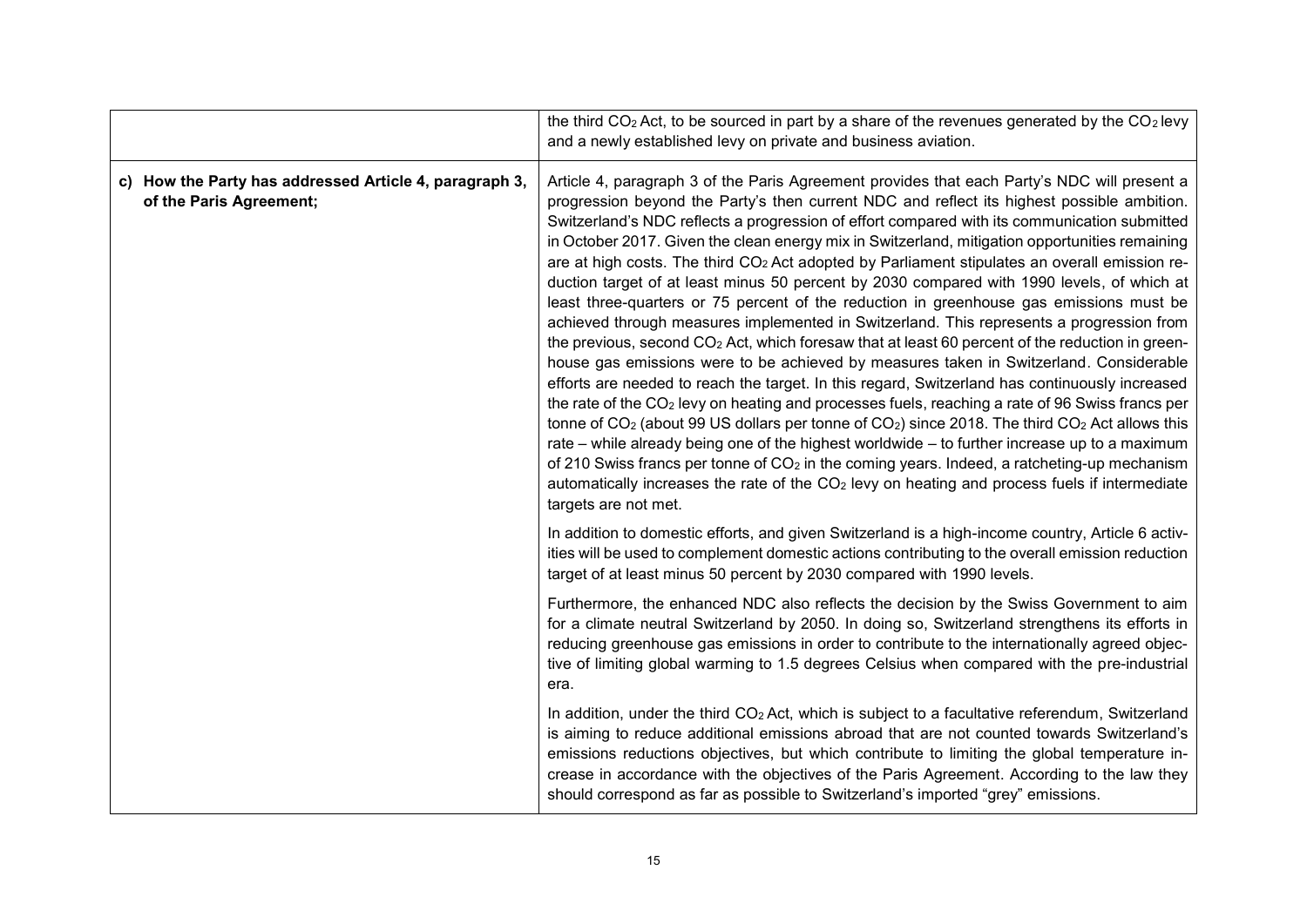|                                                                                                                                                          | The updated and enhanced NDC therefore represents a progression in several areas:                                                                                                                                                                                                                                                                                                                                                                                                                                                                                                                                                                                                              |
|----------------------------------------------------------------------------------------------------------------------------------------------------------|------------------------------------------------------------------------------------------------------------------------------------------------------------------------------------------------------------------------------------------------------------------------------------------------------------------------------------------------------------------------------------------------------------------------------------------------------------------------------------------------------------------------------------------------------------------------------------------------------------------------------------------------------------------------------------------------|
|                                                                                                                                                          | a progression of the NDC from minus 50 percent by 2030 to at least minus 50 percent by<br>2030 compared to 1990 levels;<br>an increase of the indicative goal to reduce greenhouse gas emissions to net zero emis-<br>sions by 2050 (compared to the previous objective of minus 70 to 85 percent by 2050<br>compared to 1990);<br>a 25 percent increase of the domestic share of emission reductions, from 60 percent to at<br>least 75 percent;<br>compensation of imported "grey" emissions through additional emission reductions<br>abroad, not counted towards Switzerland's emission reductions objectives;<br>Finally, Switzerland applies the guidance adopted at COP-24 in Katowice. |
| d) How the Party has addressed Article 4, paragraph 4,<br>of the Paris Agreement;                                                                        | Article 4, paragraph 4 of the Paris Agreement provides for developed countries, such as Swit-<br>zerland, to continue taking the lead by undertaking economy-wide emission reduction targets.<br>Switzerland has a long history of concrete climate policy measures and a CO <sub>2</sub> Act since 2000.<br>The country had absolute economy-wide emission reduction targets both under the first and<br>second commitment period of the Kyoto Protocol and will continue to formulate absolute econ-<br>omy-wide targets.                                                                                                                                                                    |
| e) How the Party has addressed Article 4, paragraph 6,<br>of the Paris Agreement.                                                                        | Not applicable.                                                                                                                                                                                                                                                                                                                                                                                                                                                                                                                                                                                                                                                                                |
| 7. How the nationally determined contribution contributes towards achieving the objective of the Convention as set out in its Article 2:                 |                                                                                                                                                                                                                                                                                                                                                                                                                                                                                                                                                                                                                                                                                                |
| a) How the nationally determined contribution contrib-<br>utes towards achieving the objective of the Conven-<br>tion as set out in its Article 2;       | The Paris Agreement has been adopted in the context of the UNFCCC and specifies its provi-<br>sions. Thus any actions and measures taken in view of Article 2.1a and 4.1 of the Paris Agree-<br>ment serve the objective of the Convention.                                                                                                                                                                                                                                                                                                                                                                                                                                                    |
| b) How the nationally determined contribution contrib-<br>utes towards Article 2, paragraph 1(a), and Article 4,<br>paragraph 1, of the Paris Agreement. | Switzerland's commitment to reduce emissions by at least 50 percent by 2030 relative to 1990<br>levels puts Switzerland on an emission development pathway that corresponds with the latest<br>recommendations of the IPCC special report on 1.5 degrees Celsius to reduce global $CO2$<br>emissions by minus 40 to 50 percent by 2030 below 2010 levels. The formulated commitment<br>by 2030 is further consistent with the longer term aim of the Swiss Government to reduce<br>greenhouse gas emissions to net zero by 2050. In order to reach net zero emissions, technol-<br>ogies that permanently remove greenhouse gases from the atmosphere and store them are to                    |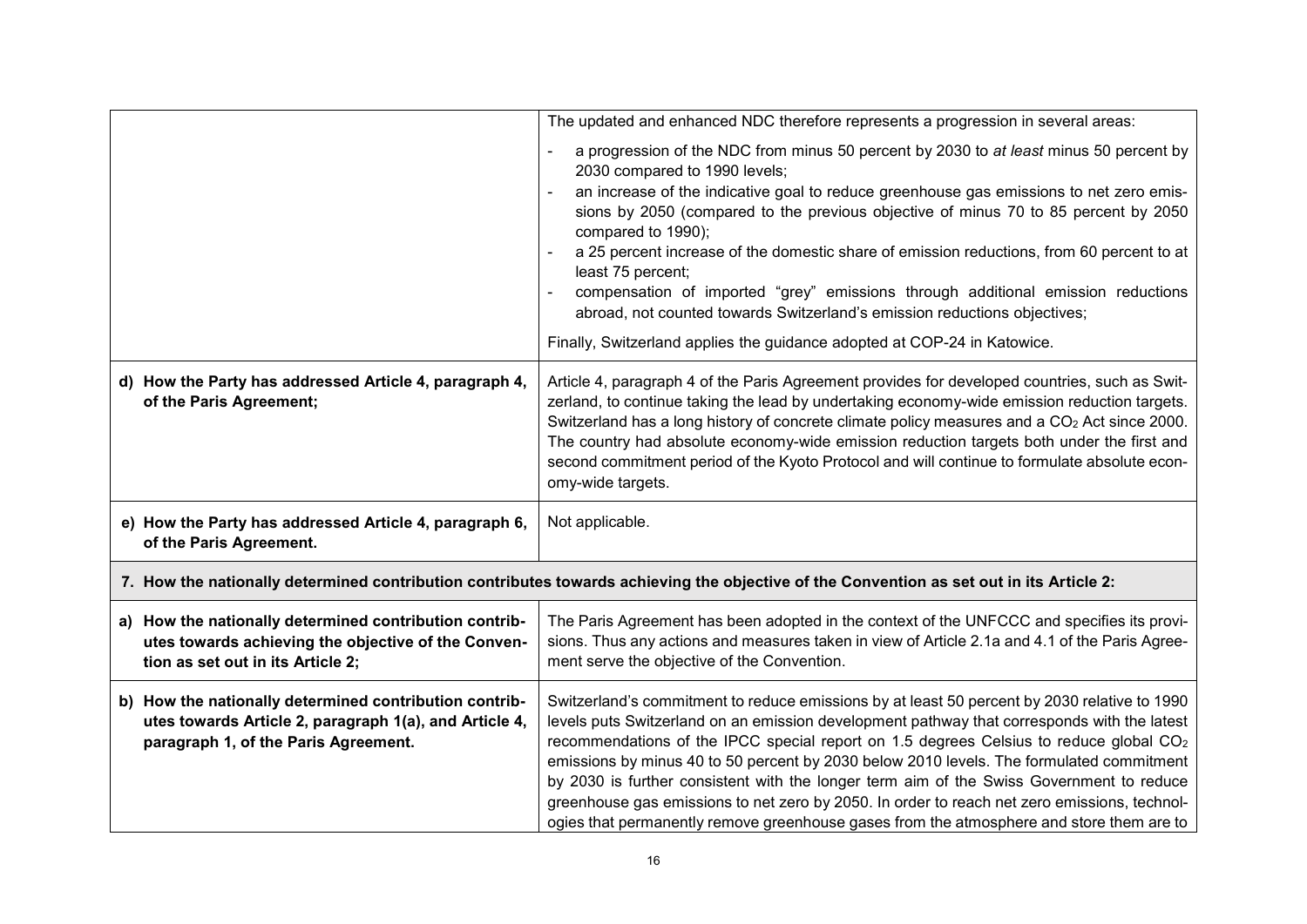| I be used in the future to some extent. It is to note that Switzerland's per capita emissions were 1 |
|------------------------------------------------------------------------------------------------------|
| already at world average levels in 2006.                                                             |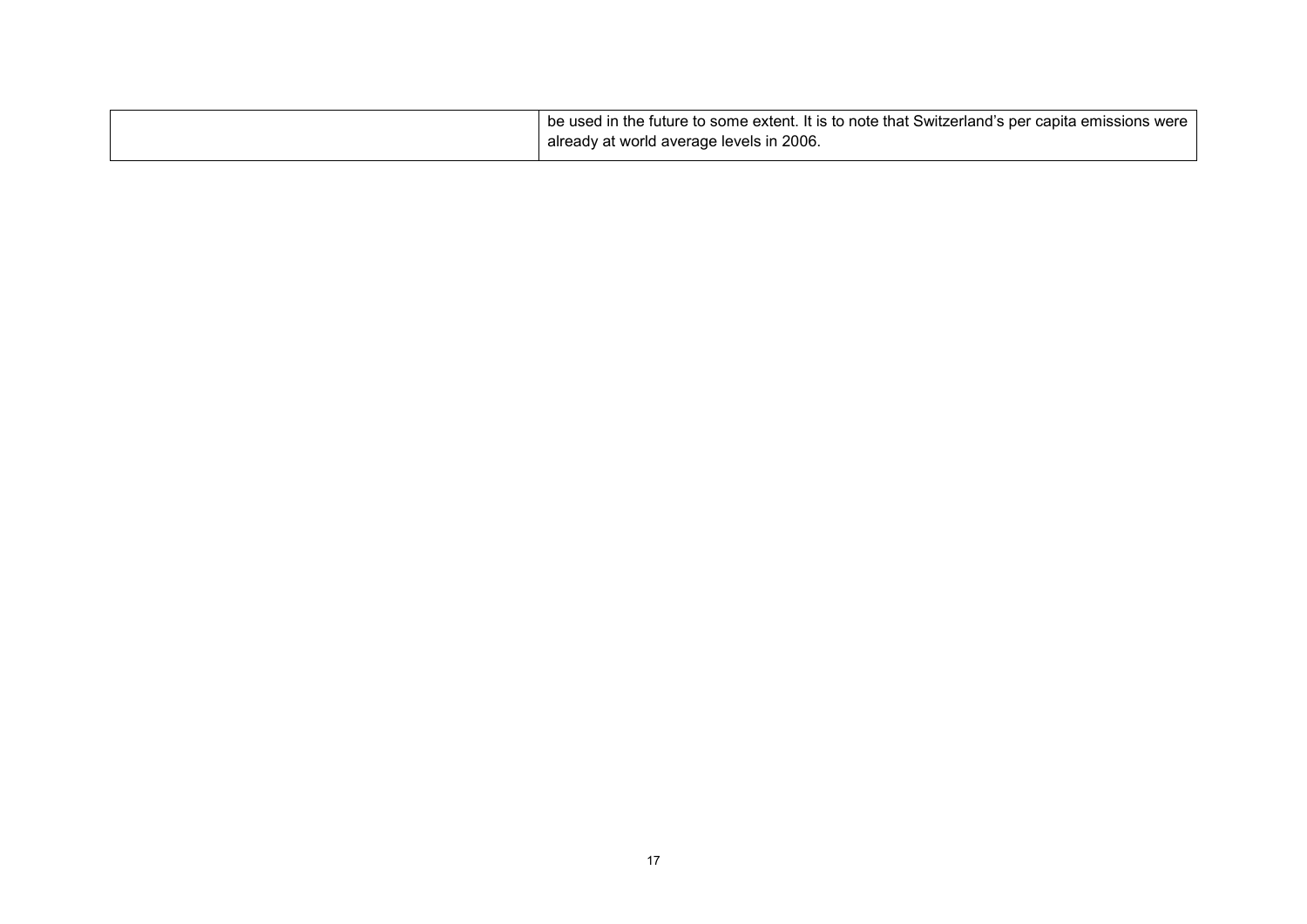## **B) Information on Switzerland**

Today, Switzerland's share in global greenhouse gas emissions is around 0.1 percent. In 2018, total greenhouse gas emissions of Switzerland equated 46.4 million tCO<sub>2</sub>eq. This corresponds to emissions of 5.5 tCO<sub>2</sub>eq per capita, which is below world's average. The largest shares of greenhouse gas emissions arise from transport (1A3) and from buildings (energy use in the commercial/institutional sector (1A4a) and in the residential sector (1A4b)). Agriculture (3) and industrial activities (energy use in the manufacturing industries and construction sector (1A2) as well as emissions from industrial processes (2)) also contribute substantial shares to Switzerland's total greenhouse gas emissions, while energy industries (1A1) are less emissions-intensive when compared with many other countries. The remaining sources (energy use in the agriculture/forestry/fishing sector (1A4c) and other (military) (1A5), as well as fugitive emissions from fuels (1B) and emissions from waste (5) and other (fire damages) (6)) as well as emissions of indirect  $CO<sub>2</sub>$  are of lower importance (see figure 1).

**Figure 1.** Switzerland's greenhouse gas emissions in 2018 by sector. Total emissions correspond to 46.4 million tCO2eq.



Over the last 25 years, Switzerland has experienced substantial economic and population growth. These two parameters influence the consumption and production of energy, traffic volumes and the number and volumes of heated buildings, which strongly impact greenhouse gas emissions in almost all sectors. Compared with 1990, by 2018, Switzerland's real gross domestic product as a measure of economic output had risen by 56 percent, the building space that had to be heated for households and services increased by 43 percent, 48 percent more passenger cars, motor cycles and coaches were in circulation on Swiss roads and 27 percent more people lived in Switzerland. Greenhouse gas emissions in this period nevertheless decreased slightly: new buildings are better insulated than in the past, cars have become more fuel efficient, heating oil is increasingly replaced by natural gas and electricity (e.g. for heat pumps) and the trend away from petrol- to diesel-powered passenger cars also contributed to a reduction in  $CO<sub>2</sub>$  emissions. Figures 2 and 3 show the respective reduction over the period 1990 to 2018 in greenhouse gas emissions per capita by 33 percent and in greenhouse gas emissions per real gross domestic product by 45 percent, indicating the decoupling of economic growth from greenhouse gas emissions.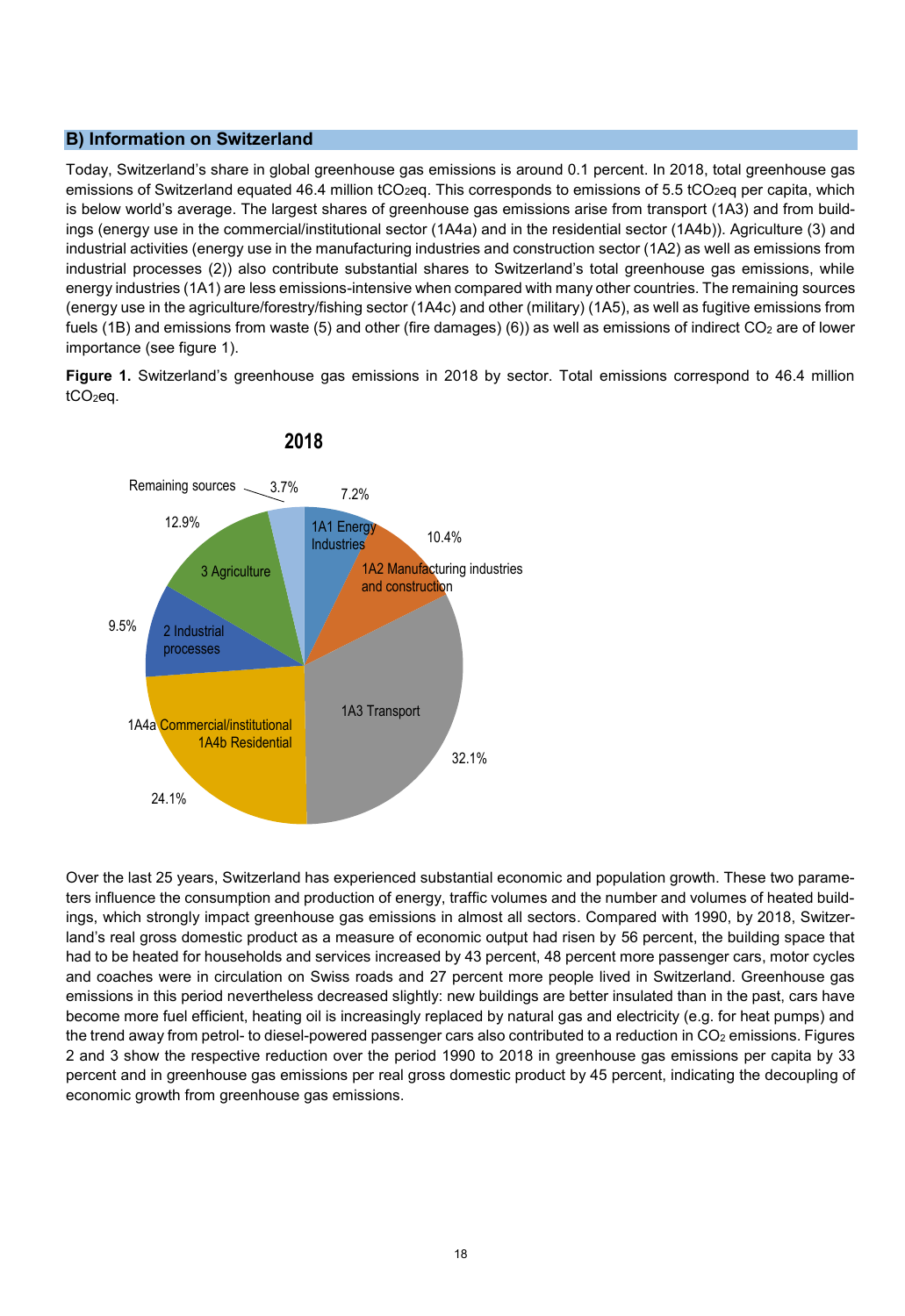

**Figure 2**. Relative changes in Switzerland's greenhouse gas (GHG) and CO<sub>2</sub> emissions from 1990 to 2018 compared to the Swiss population (1990=100).

**Figure 3.** Relative changes in Switzerland's greenhouse gas (GHG) and CO<sub>2</sub> emissions from 1990 to 2018 compared to the Switzerland's real gross domestic product (GDP).



Switzerland has long-standing climate policies and since 2000, a specific CO<sub>2</sub> Act has been established. Switzerland had committed itself under the first commitment period of the Kyoto Protocol and reached its target to reduce greenhouse gas emissions to 92 percent of base year (1990) emissions over the period 2008 to 2012, including through the use of carbon credits. At the beginning of 2013, the second  $CO<sub>2</sub>$  Act, a revision of the first  $CO<sub>2</sub>$  Act, entered into force in revised form, providing the framework of the Swiss climate policy under the second commitment period of the Kyoto Protocol. The committed target – i.e. a reduction to 84.2 percent of base year (1990) emissions over the period 2013 to 2020 – required decisive action. Recently, the existing legal framework has again been revised and existing policies and measures strengthened in view of Switzerland's commitment under the Paris Agreement for the period from 2021 to  $2030$  (third  $CO<sub>2</sub>$  Act).